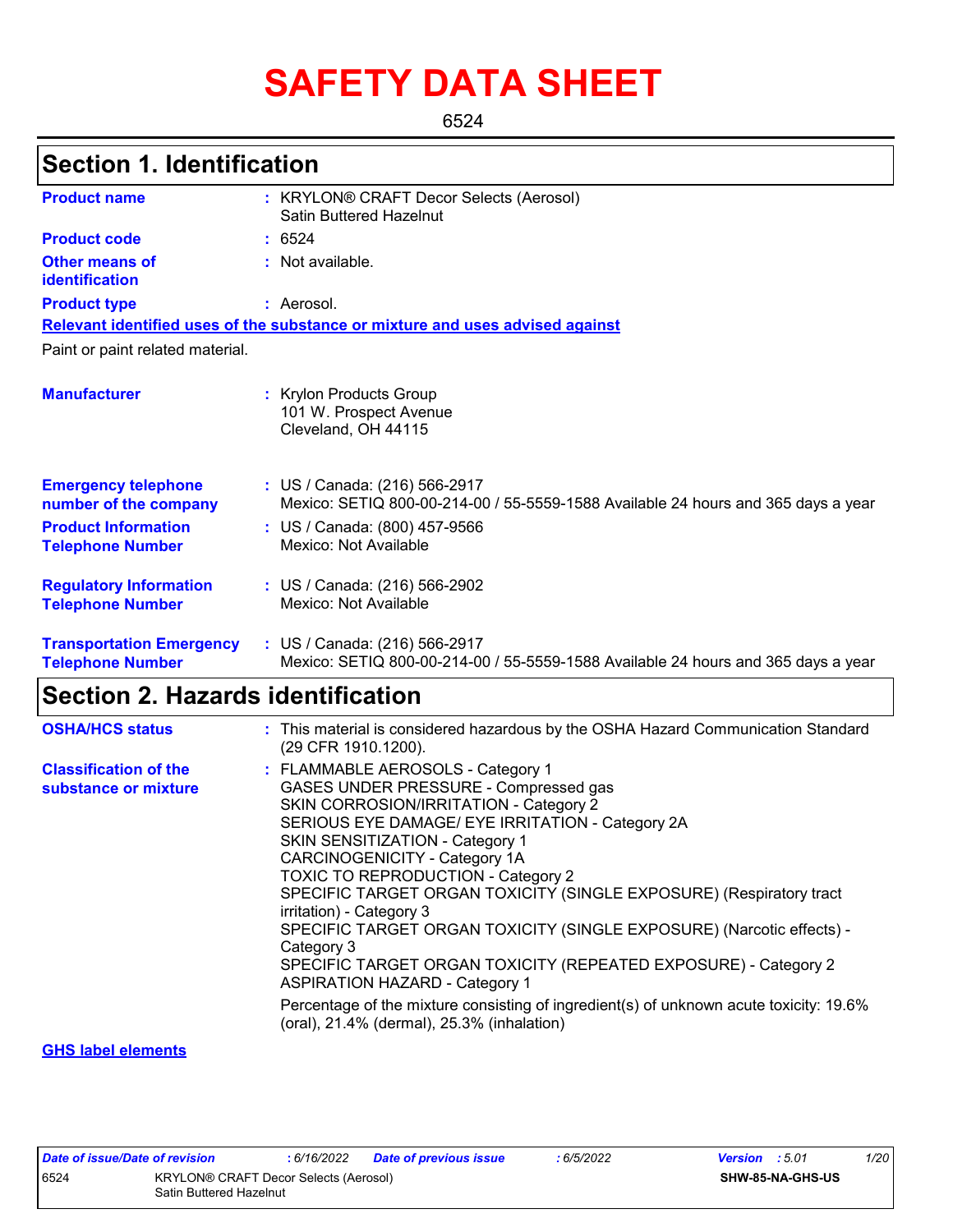## **Section 2. Hazards identification**

| <b>Hazard pictograms</b>                   |                                                                                                                                                                                                                                                                                                                                                                                                                                                                                                                                                                                                                                                                                                             |
|--------------------------------------------|-------------------------------------------------------------------------------------------------------------------------------------------------------------------------------------------------------------------------------------------------------------------------------------------------------------------------------------------------------------------------------------------------------------------------------------------------------------------------------------------------------------------------------------------------------------------------------------------------------------------------------------------------------------------------------------------------------------|
| <b>Signal word</b>                         | : Danger                                                                                                                                                                                                                                                                                                                                                                                                                                                                                                                                                                                                                                                                                                    |
| <b>Hazard statements</b>                   | : Extremely flammable aerosol.<br>Contains gas under pressure; may explode if heated.<br>May be fatal if swallowed and enters airways.<br>Causes skin irritation.<br>May cause an allergic skin reaction.<br>Causes serious eye irritation.<br>May cause respiratory irritation.<br>May cause drowsiness or dizziness.<br>May cause cancer.<br>Suspected of damaging fertility or the unborn child.<br>May cause damage to organs through prolonged or repeated exposure.                                                                                                                                                                                                                                   |
| <b>Precautionary statements</b>            |                                                                                                                                                                                                                                                                                                                                                                                                                                                                                                                                                                                                                                                                                                             |
| <b>General</b>                             | : Read label before use. Keep out of reach of children. If medical advice is needed,<br>have product container or label at hand.                                                                                                                                                                                                                                                                                                                                                                                                                                                                                                                                                                            |
| <b>Prevention</b>                          | : Obtain special instructions before use. Do not handle until all safety precautions have<br>been read and understood. Wear protective gloves, protective clothing and eye or face<br>protection. Keep away from heat, hot surfaces, sparks, open flames and other ignition<br>sources. No smoking. Do not spray on an open flame or other ignition source. Use<br>only outdoors or in a well-ventilated area. Do not breathe dust or mist. Wash<br>thoroughly after handling. Contaminated work clothing must not be allowed out of the<br>workplace. Pressurized container: Do not pierce or burn, even after use.                                                                                        |
| <b>Response</b>                            | : IF exposed or concerned: Get medical advice or attention. IF INHALED: Remove<br>person to fresh air and keep comfortable for breathing. Call a POISON CENTER or<br>doctor if you feel unwell. IF SWALLOWED: Immediately call a POISON CENTER or<br>doctor. Do NOT induce vomiting. Take off contaminated clothing and wash it before<br>reuse. Wash contaminated clothing before reuse. IF ON SKIN: Wash with plenty of<br>water. If skin irritation or rash occurs: Get medical advice or attention. IF IN EYES:<br>Rinse cautiously with water for several minutes. Remove contact lenses, if present and<br>easy to do. Continue rinsing. If eye irritation persists: Get medical advice or attention. |
| <b>Storage</b>                             | : Store locked up. Protect from sunlight. Do not expose to temperatures exceeding 50<br>°C/122 °F. Store in a well-ventilated place. Keep container tightly closed.                                                                                                                                                                                                                                                                                                                                                                                                                                                                                                                                         |
| <b>Disposal</b>                            | : Dispose of contents and container in accordance with all local, regional, national and<br>international regulations.                                                                                                                                                                                                                                                                                                                                                                                                                                                                                                                                                                                      |
| <b>Supplemental label</b><br>elements      | DELAYED EFFECTS FROM LONG TERM OVEREXPOSURE. Contains solvents which<br>can cause permanent brain and nervous system damage. Intentional misuse by<br>deliberately concentrating and inhaling the contents can be harmful or fatal. WARNING:<br>This product contains chemicals known to the State of California to cause cancer and<br>birth defects or other reproductive harm.<br>Please refer to the SDS for additional information. Keep out of reach of children. Keep<br>upright in a cool, dry place. Do not discard empty can in trash compactor.                                                                                                                                                  |
| <b>Hazards not otherwise</b><br>classified | : DANGER: Rags, steel wool, other waste soaked with this product, and sanding residue<br>may spontaneously catch fire if improperly discarded. Immediately place rags, steel<br>wool, other waste soaked with this product, and sanding residue in a sealed, water-filled,<br>metal container. Dispose of in accordance with local fire regulations.                                                                                                                                                                                                                                                                                                                                                        |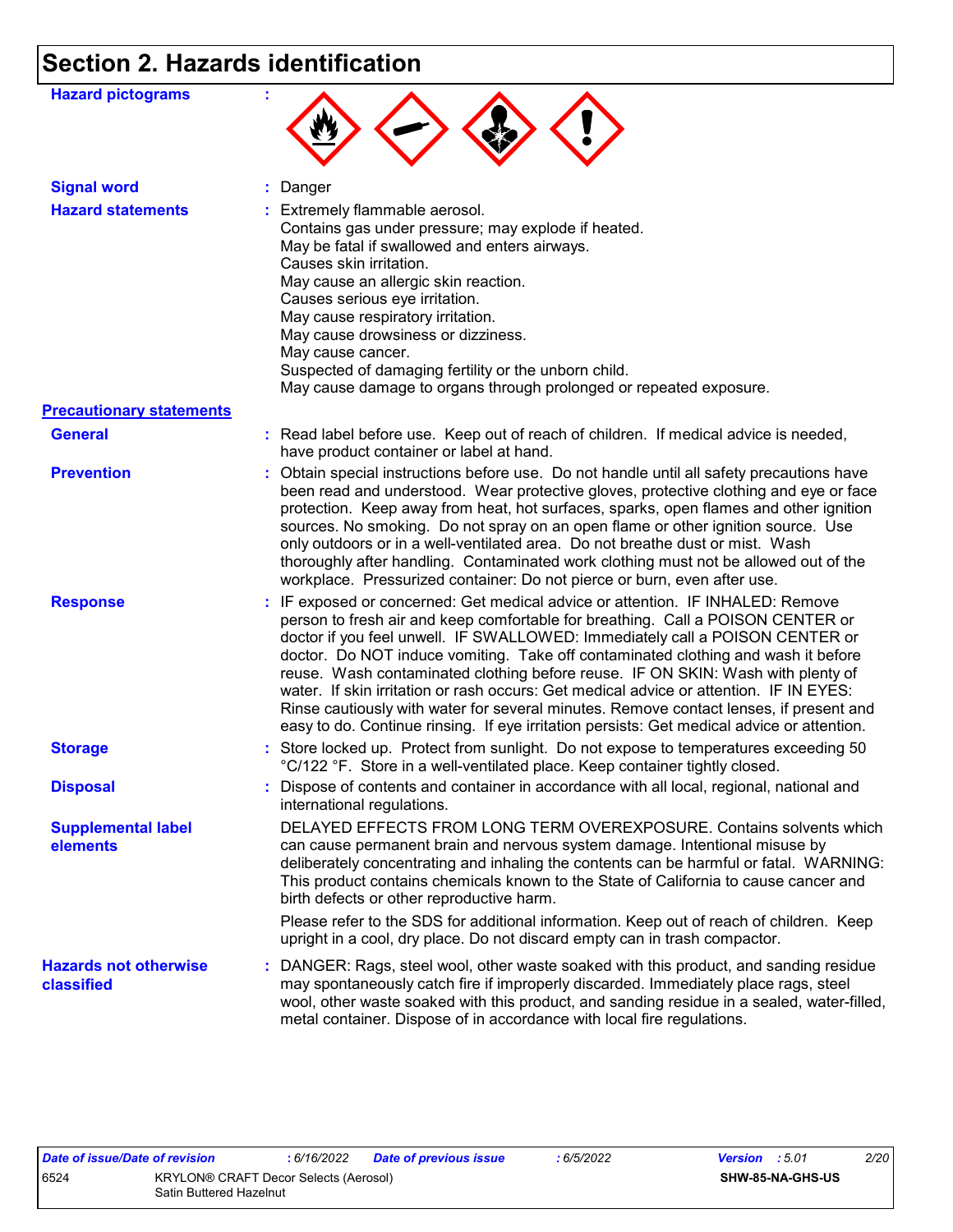### **Section 3. Composition/information on ingredients**

#### **Substance/mixture**

- **:** Mixture
- **Other means of identification**
- 
- **:** Not available.

#### **CAS number/other identifiers**

| <b>Ingredient name</b>                | % by weight | <b>CAS number</b> |
|---------------------------------------|-------------|-------------------|
| Acetone                               | l≥25 - ≤50  | 67-64-1           |
| Propane                               | l≥10 - ≤25  | 74-98-6           |
| Butane                                | l≥10 - ≤25  | 106-97-8          |
| Lt. Aliphatic Hydrocarbon Solvent     | ≤10         | 64742-89-8        |
| <b>Isobutyl Acetate</b>               | ≤10         | 110-19-0          |
| Calcium Carbonate                     | ≤5          | 1317-65-3         |
| l Toluene                             | ≤3          | 108-88-3          |
| l Titanium Dioxide                    | ≤3          | 13463-67-7        |
| Xylene, mixed isomers                 | <1          | 1330-20-7         |
| Methyl Ethyl Ketoxime                 | ≤0.3        | 96-29-7           |
| Ethylbenzene                          | ≤0.3        | 100-41-4          |
| Crystalline Silica, respirable powder | l≤0.3       | 14808-60-7        |

Any concentration shown as a range is to protect confidentiality or is due to batch variation.

**There are no additional ingredients present which, within the current knowledge of the supplier and in the concentrations applicable, are classified and hence require reporting in this section.**

**Occupational exposure limits, if available, are listed in Section 8.**

### **Section 4. First aid measures**

#### **Description of necessary first aid measures**

| <b>Eye contact</b>  | : Immediately flush eyes with plenty of water, occasionally lifting the upper and lower<br>eyelids. Check for and remove any contact lenses. Continue to rinse for at least 10<br>minutes. Get medical attention.                                                                                                                                                                                                                                                                                                                                                                                                                                                                                                                                       |
|---------------------|---------------------------------------------------------------------------------------------------------------------------------------------------------------------------------------------------------------------------------------------------------------------------------------------------------------------------------------------------------------------------------------------------------------------------------------------------------------------------------------------------------------------------------------------------------------------------------------------------------------------------------------------------------------------------------------------------------------------------------------------------------|
| <b>Inhalation</b>   | : Remove victim to fresh air and keep at rest in a position comfortable for breathing. If it<br>is suspected that fumes are still present, the rescuer should wear an appropriate mask<br>or self-contained breathing apparatus. If not breathing, if breathing is irregular or if<br>respiratory arrest occurs, provide artificial respiration or oxygen by trained personnel. It<br>may be dangerous to the person providing aid to give mouth-to-mouth resuscitation.<br>Get medical attention. If necessary, call a poison center or physician. If unconscious,<br>place in recovery position and get medical attention immediately. Maintain an open<br>airway. Loosen tight clothing such as a collar, tie, belt or waistband.                    |
| <b>Skin contact</b> | : Wash with plenty of soap and water. Remove contaminated clothing and shoes. Wash<br>contaminated clothing thoroughly with water before removing it, or wear gloves.<br>Continue to rinse for at least 10 minutes. Get medical attention. In the event of any<br>complaints or symptoms, avoid further exposure. Wash clothing before reuse. Clean<br>shoes thoroughly before reuse.                                                                                                                                                                                                                                                                                                                                                                   |
| <b>Ingestion</b>    | : Get medical attention immediately. Call a poison center or physician. Wash out mouth<br>with water. Remove dentures if any. If material has been swallowed and the exposed<br>person is conscious, give small quantities of water to drink. Stop if the exposed person<br>feels sick as vomiting may be dangerous. Aspiration hazard if swallowed. Can enter<br>lungs and cause damage. Do not induce vomiting. If vomiting occurs, the head should<br>be kept low so that vomit does not enter the lungs. Never give anything by mouth to an<br>unconscious person. If unconscious, place in recovery position and get medical<br>attention immediately. Maintain an open airway. Loosen tight clothing such as a collar,<br>tie, belt or waistband. |

#### **Most important symptoms/effects, acute and delayed Potential acute health effects**

| Date of issue/Date of revision |                                                                  | : 6/16/2022 | Date of previous issue | : 6/5/2022 | <b>Version</b> : 5.01 |                         | <i>3/20</i> |
|--------------------------------|------------------------------------------------------------------|-------------|------------------------|------------|-----------------------|-------------------------|-------------|
| 6524                           | KRYLON® CRAFT Decor Selects (Aerosol)<br>Satin Buttered Hazelnut |             |                        |            |                       | <b>SHW-85-NA-GHS-US</b> |             |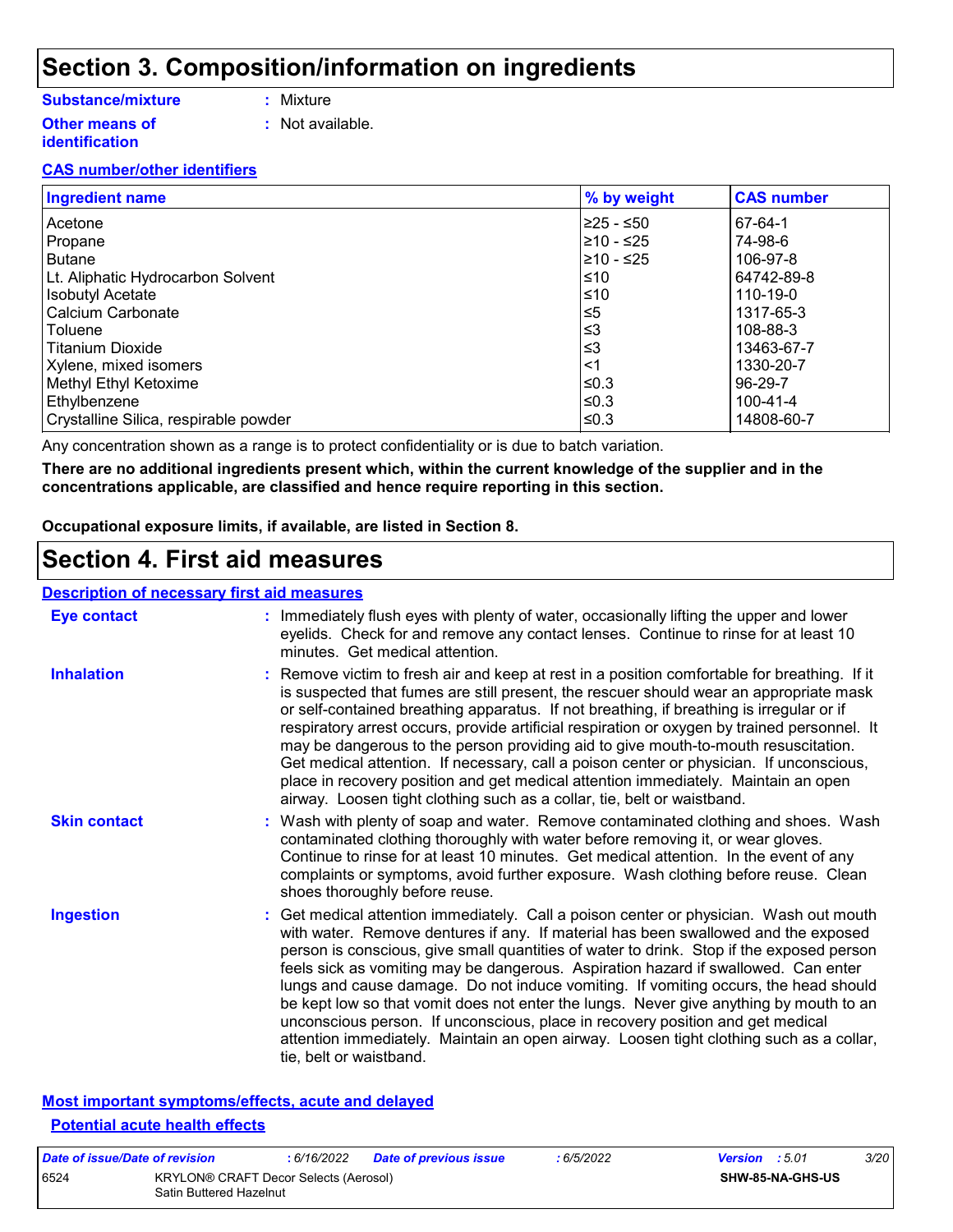## **Section 4. First aid measures**

| <b>Eye contact</b>                | : Causes serious eye irritation.                                                                                                                                                                                                                                                                                                                                                                                |
|-----------------------------------|-----------------------------------------------------------------------------------------------------------------------------------------------------------------------------------------------------------------------------------------------------------------------------------------------------------------------------------------------------------------------------------------------------------------|
| <b>Inhalation</b>                 | : Can cause central nervous system (CNS) depression. May cause drowsiness or<br>dizziness. May cause respiratory irritation.                                                                                                                                                                                                                                                                                    |
| <b>Skin contact</b>               | : Causes skin irritation. May cause an allergic skin reaction.                                                                                                                                                                                                                                                                                                                                                  |
| <b>Ingestion</b>                  | : Can cause central nervous system (CNS) depression. May be fatal if swallowed and<br>enters airways.                                                                                                                                                                                                                                                                                                           |
| Over-exposure signs/symptoms      |                                                                                                                                                                                                                                                                                                                                                                                                                 |
| <b>Eye contact</b>                | : Adverse symptoms may include the following:<br>pain or irritation<br>watering<br>redness                                                                                                                                                                                                                                                                                                                      |
| <b>Inhalation</b>                 | : Adverse symptoms may include the following:<br>respiratory tract irritation<br>coughing<br>nausea or vomiting<br>headache<br>drowsiness/fatigue<br>dizziness/vertigo<br>unconsciousness<br>reduced fetal weight<br>increase in fetal deaths<br>skeletal malformations                                                                                                                                         |
| <b>Skin contact</b>               | : Adverse symptoms may include the following:<br>irritation<br>redness<br>reduced fetal weight<br>increase in fetal deaths<br>skeletal malformations                                                                                                                                                                                                                                                            |
| <b>Ingestion</b>                  | : Adverse symptoms may include the following:<br>nausea or vomiting<br>reduced fetal weight<br>increase in fetal deaths<br>skeletal malformations                                                                                                                                                                                                                                                               |
|                                   | <u>Indication of immediate medical attention and special treatment needed, if necessary</u>                                                                                                                                                                                                                                                                                                                     |
| <b>Notes to physician</b>         | : Treat symptomatically. Contact poison treatment specialist immediately if large<br>quantities have been ingested or inhaled.                                                                                                                                                                                                                                                                                  |
| <b>Specific treatments</b>        | : No specific treatment.                                                                                                                                                                                                                                                                                                                                                                                        |
| <b>Protection of first-aiders</b> | : No action shall be taken involving any personal risk or without suitable training. If it is<br>suspected that fumes are still present, the rescuer should wear an appropriate mask or<br>self-contained breathing apparatus. It may be dangerous to the person providing aid to<br>give mouth-to-mouth resuscitation. Wash contaminated clothing thoroughly with water<br>before removing it, or wear gloves. |

**See toxicological information (Section 11)**

### **Section 5. Fire-fighting measures**

| <b>Extinguishing media</b>             |                                                                 |
|----------------------------------------|-----------------------------------------------------------------|
| <b>Suitable extinguishing</b><br>media | : Use an extinguishing agent suitable for the surrounding fire. |
| Unsuitable extinguishing<br>media      | : None known.                                                   |

| Date of issue/Date of revision |                                                                         | : 6/16/2022 | Date of previous issue | : 6/5/2022 | <b>Version</b> : 5.01 |                  | 4/20 |
|--------------------------------|-------------------------------------------------------------------------|-------------|------------------------|------------|-----------------------|------------------|------|
| 6524                           | <b>KRYLON® CRAFT Decor Selects (Aerosol)</b><br>Satin Buttered Hazelnut |             |                        |            |                       | SHW-85-NA-GHS-US |      |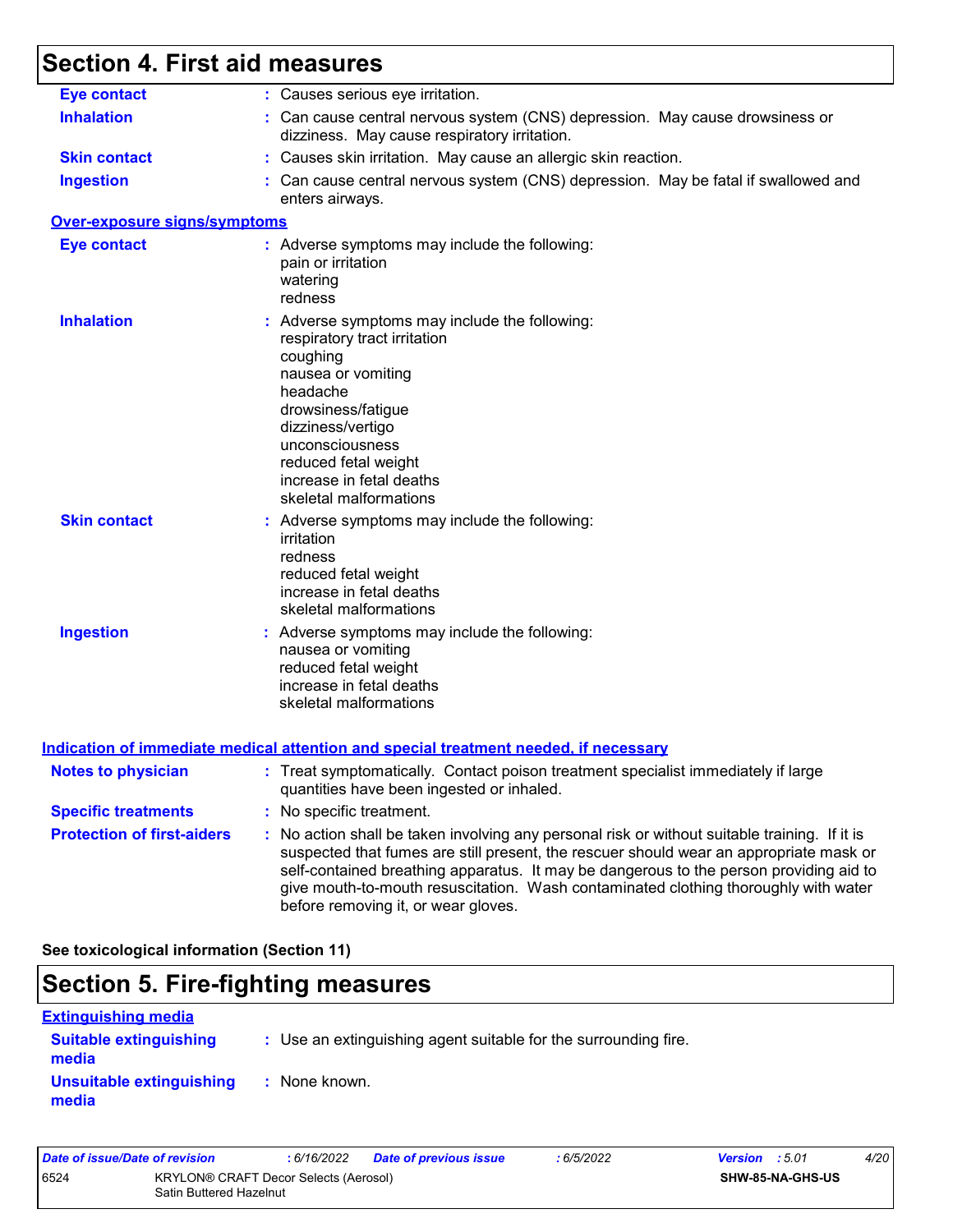### **Section 5. Fire-fighting measures**

| <b>Specific hazards arising</b><br>from the chemical     | : Extremely flammable aerosol. Runoff to sewer may create fire or explosion hazard. In<br>a fire or if heated, a pressure increase will occur and the container may burst, with the<br>risk of a subsequent explosion. Gas may accumulate in low or confined areas or travel<br>a considerable distance to a source of ignition and flash back, causing fire or explosion.<br>Bursting aerosol containers may be propelled from a fire at high speed. |
|----------------------------------------------------------|-------------------------------------------------------------------------------------------------------------------------------------------------------------------------------------------------------------------------------------------------------------------------------------------------------------------------------------------------------------------------------------------------------------------------------------------------------|
| <b>Hazardous thermal</b><br>decomposition products       | Decomposition products may include the following materials:<br>carbon dioxide<br>carbon monoxide<br>metal oxide/oxides                                                                                                                                                                                                                                                                                                                                |
| <b>Special protective actions</b><br>for fire-fighters   | : Promptly isolate the scene by removing all persons from the vicinity of the incident if<br>there is a fire. No action shall be taken involving any personal risk or without suitable<br>training. Move containers from fire area if this can be done without risk. Use water<br>spray to keep fire-exposed containers cool.                                                                                                                         |
| <b>Special protective</b><br>equipment for fire-fighters | : Fire-fighters should wear appropriate protective equipment and self-contained breathing<br>apparatus (SCBA) with a full face-piece operated in positive pressure mode.                                                                                                                                                                                                                                                                              |

### **Section 6. Accidental release measures**

#### **Personal precautions, protective equipment and emergency procedures**

| For non-emergency<br>personnel                        | : No action shall be taken involving any personal risk or without suitable training.<br>Evacuate surrounding areas. Keep unnecessary and unprotected personnel from<br>entering. In the case of aerosols being ruptured, care should be taken due to the rapid<br>escape of the pressurized contents and propellant. If a large number of containers are<br>ruptured, treat as a bulk material spillage according to the instructions in the clean-up<br>section. Do not touch or walk through spilled material. Shut off all ignition sources. No<br>flares, smoking or flames in hazard area. Avoid breathing vapor or mist. Provide<br>adequate ventilation. Wear appropriate respirator when ventilation is inadequate. Put<br>on appropriate personal protective equipment. |
|-------------------------------------------------------|----------------------------------------------------------------------------------------------------------------------------------------------------------------------------------------------------------------------------------------------------------------------------------------------------------------------------------------------------------------------------------------------------------------------------------------------------------------------------------------------------------------------------------------------------------------------------------------------------------------------------------------------------------------------------------------------------------------------------------------------------------------------------------|
| For emergency responders                              | If specialized clothing is required to deal with the spillage, take note of any information in<br>Section 8 on suitable and unsuitable materials. See also the information in "For non-<br>emergency personnel".                                                                                                                                                                                                                                                                                                                                                                                                                                                                                                                                                                 |
| <b>Environmental precautions</b>                      | : Avoid dispersal of spilled material and runoff and contact with soil, waterways, drains<br>and sewers. Inform the relevant authorities if the product has caused environmental<br>pollution (sewers, waterways, soil or air).                                                                                                                                                                                                                                                                                                                                                                                                                                                                                                                                                  |
| Methods and materials for containment and cleaning up |                                                                                                                                                                                                                                                                                                                                                                                                                                                                                                                                                                                                                                                                                                                                                                                  |
| <b>Small spill</b>                                    | : Stop leak if without risk. Move containers from spill area. Use spark-proof tools and<br>explosion-proof equipment. Dilute with water and mop up if water-soluble. Alternatively,<br>or if water-insoluble, absorb with an inert dry material and place in an appropriate waste<br>disposal container. Dispose of via a licensed waste disposal contractor.                                                                                                                                                                                                                                                                                                                                                                                                                    |
| <b>Large spill</b>                                    | : Stop leak if without risk. Move containers from spill area. Use spark-proof tools and<br>explosion-proof equipment. Approach release from upwind. Prevent entry into sewers,<br>water courses, basements or confined areas. Wash spillages into an effluent treatment<br>plant or proceed as follows. Contain and collect spillage with non-combustible,<br>absorbent material e.g. sand, earth, vermiculite or diatomaceous earth and place in<br>container for disposal according to local regulations (see Section 13). Dispose of via a<br>licensed waste disposal contractor. Contaminated absorbent material may pose the<br>same hazard as the spilled product. Note: see Section 1 for emergency contact<br>information and Section 13 for waste disposal.             |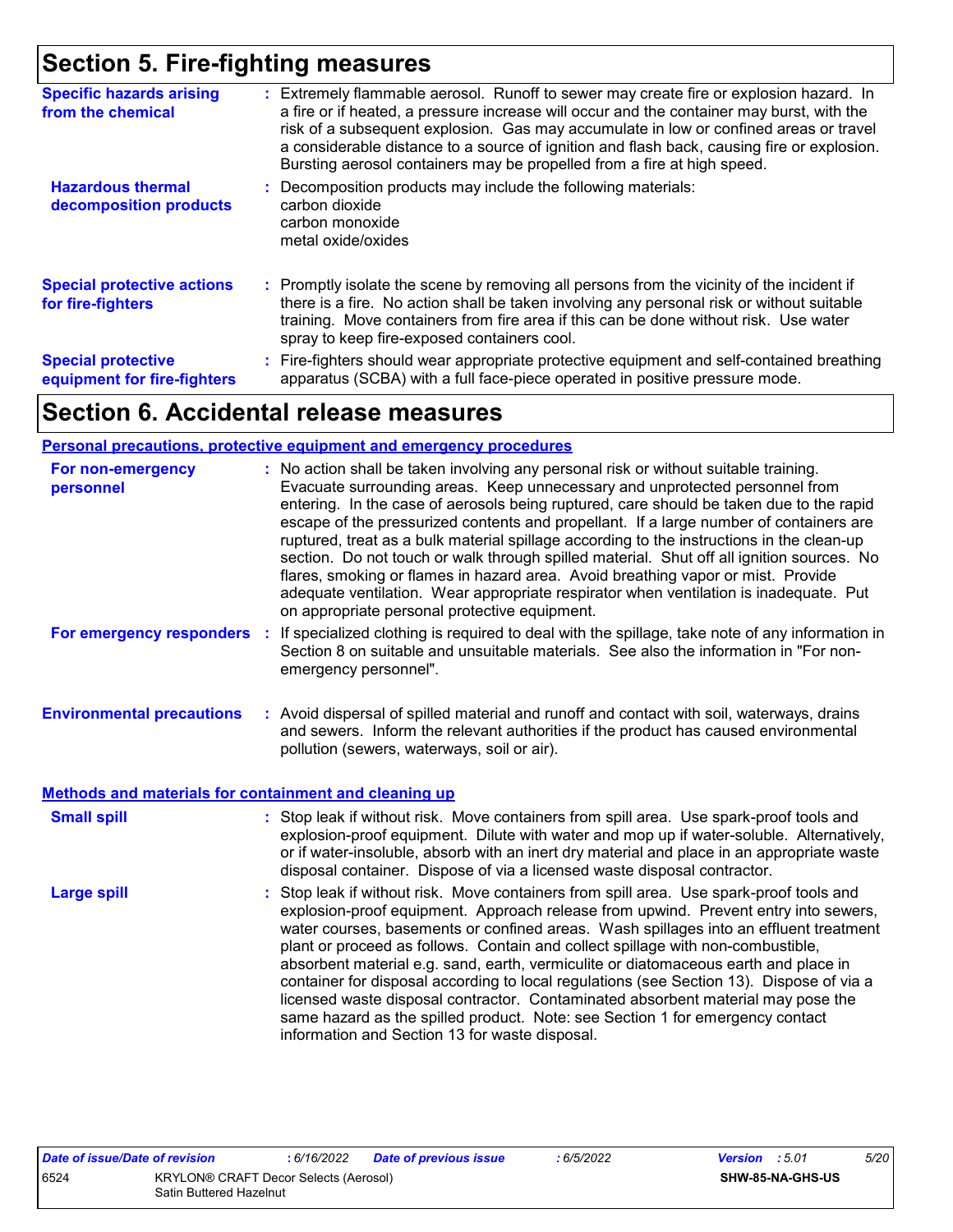## **Section 7. Handling and storage**

| <b>Precautions for safe handling</b>                                             |                                                                                                                                                                                                                                                                                                                                                                                                                                                                                                                                                                                                                                                                                                                                                                                                                                                                                                                                                                                                                           |
|----------------------------------------------------------------------------------|---------------------------------------------------------------------------------------------------------------------------------------------------------------------------------------------------------------------------------------------------------------------------------------------------------------------------------------------------------------------------------------------------------------------------------------------------------------------------------------------------------------------------------------------------------------------------------------------------------------------------------------------------------------------------------------------------------------------------------------------------------------------------------------------------------------------------------------------------------------------------------------------------------------------------------------------------------------------------------------------------------------------------|
| <b>Protective measures</b>                                                       | : Put on appropriate personal protective equipment (see Section 8). Persons with a<br>history of skin sensitization problems should not be employed in any process in which<br>this product is used. Pressurized container: protect from sunlight and do not expose to<br>temperatures exceeding 50°C. Do not pierce or burn, even after use. Avoid exposure -<br>obtain special instructions before use. Avoid exposure during pregnancy. Do not<br>handle until all safety precautions have been read and understood. Do not get in eyes<br>or on skin or clothing. Do not breathe vapor or mist. Do not swallow. Avoid breathing<br>gas. Use only with adequate ventilation. Wear appropriate respirator when ventilation is<br>inadequate. Store and use away from heat, sparks, open flame or any other ignition<br>source. Use explosion-proof electrical (ventilating, lighting and material handling)<br>equipment. Use only non-sparking tools. Empty containers retain product residue and<br>can be hazardous. |
| <b>Advice on general</b><br>occupational hygiene                                 | : Eating, drinking and smoking should be prohibited in areas where this material is<br>handled, stored and processed. Workers should wash hands and face before eating,<br>drinking and smoking. Remove contaminated clothing and protective equipment before<br>entering eating areas. See also Section 8 for additional information on hygiene<br>measures.                                                                                                                                                                                                                                                                                                                                                                                                                                                                                                                                                                                                                                                             |
| <b>Conditions for safe storage,</b><br>including any<br><i>incompatibilities</i> | : Store in accordance with local regulations. Store away from direct sunlight in a dry, cool<br>and well-ventilated area, away from incompatible materials (see Section 10) and food<br>and drink. Protect from sunlight. Store locked up. Eliminate all ignition sources. Use<br>appropriate containment to avoid environmental contamination. See Section 10 for<br>incompatible materials before handling or use.                                                                                                                                                                                                                                                                                                                                                                                                                                                                                                                                                                                                      |

## **Section 8. Exposure controls/personal protection**

#### **Control parameters**

#### **Occupational exposure limits (OSHA United States)**

| Acetone                                                      | 67-64-1                | <b>ACGIH TLV (United States, 1/2021).</b><br>TWA: 250 ppm 8 hours.<br>STEL: 500 ppm 15 minutes.<br>NIOSH REL (United States, 10/2020).<br>TWA: 250 ppm 10 hours.                                                                                                                                            |
|--------------------------------------------------------------|------------------------|-------------------------------------------------------------------------------------------------------------------------------------------------------------------------------------------------------------------------------------------------------------------------------------------------------------|
|                                                              |                        | TWA: 590 mg/m <sup>3</sup> 10 hours.<br>OSHA PEL (United States, 5/2018).<br>TWA: 1000 ppm 8 hours.<br>TWA: 2400 mg/m <sup>3</sup> 8 hours.                                                                                                                                                                 |
| Propane                                                      | 74-98-6                | NIOSH REL (United States, 10/2020).<br>TWA: 1000 ppm 10 hours.<br>TWA: 1800 mg/m <sup>3</sup> 10 hours.<br>OSHA PEL (United States, 5/2018).<br>TWA: 1000 ppm 8 hours.<br>TWA: 1800 mg/m <sup>3</sup> 8 hours.<br>ACGIH TLV (United States, 1/2021). Oxygen<br>Depletion [Asphyxiant]. Explosive potential. |
| <b>Butane</b>                                                | 106-97-8               | NIOSH REL (United States, 10/2020).<br>TWA: 800 ppm 10 hours.<br>TWA: 1900 mg/m <sup>3</sup> 10 hours.<br>ACGIH TLV (United States, 1/2021).<br><b>Explosive potential.</b><br>STEL: 1000 ppm 15 minutes.                                                                                                   |
| Lt. Aliphatic Hydrocarbon Solvent<br><b>Isobutyl Acetate</b> | 64742-89-8<br>110-19-0 | None.<br>NIOSH REL (United States, 10/2020).                                                                                                                                                                                                                                                                |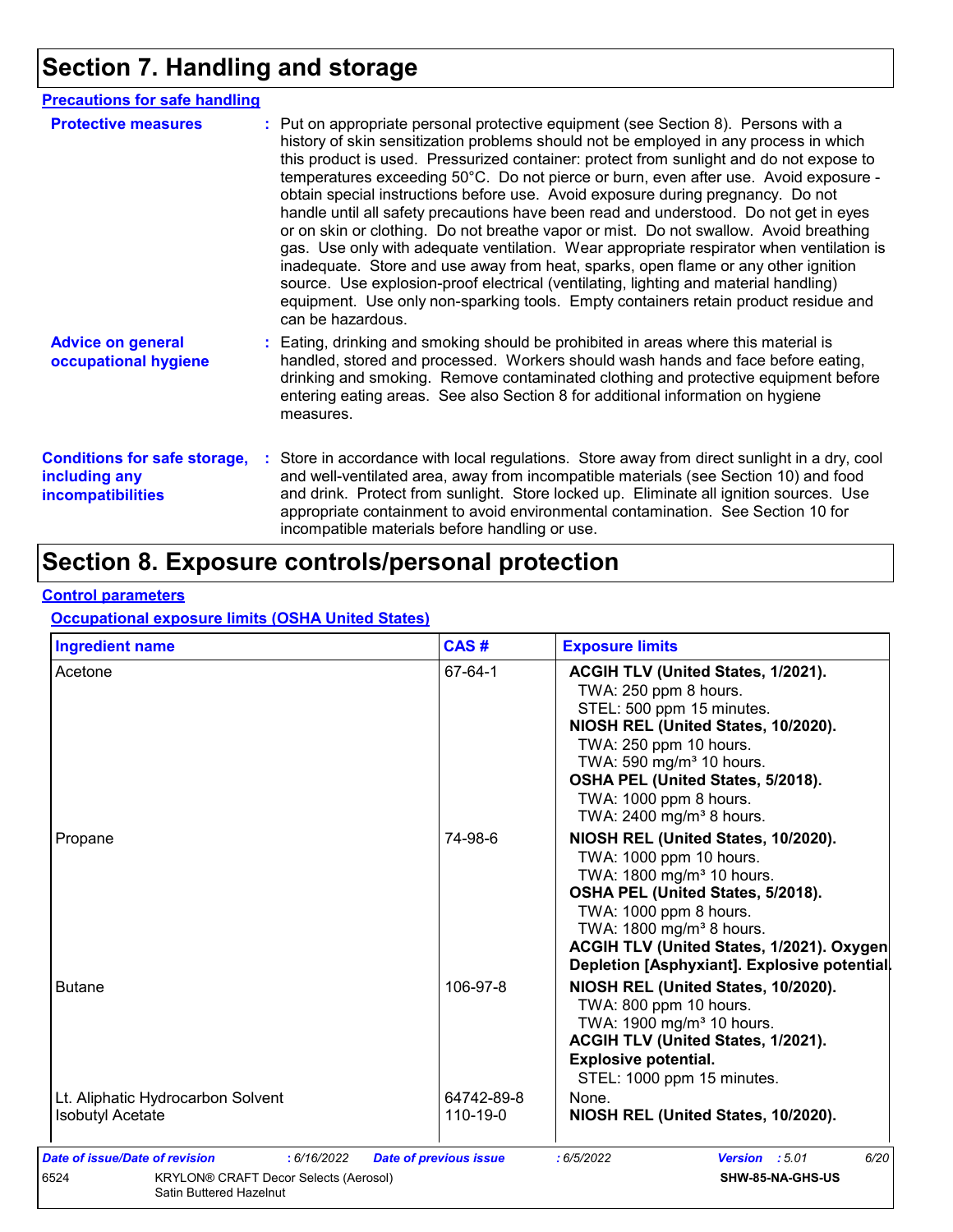|                                       |                | TWA: 150 ppm 10 hours.<br>TWA: 700 mg/m <sup>3</sup> 10 hours.<br>OSHA PEL (United States, 5/2018).<br>TWA: 150 ppm 8 hours.<br>TWA: 700 mg/m <sup>3</sup> 8 hours.                                                                                                                                                                                                       |
|---------------------------------------|----------------|---------------------------------------------------------------------------------------------------------------------------------------------------------------------------------------------------------------------------------------------------------------------------------------------------------------------------------------------------------------------------|
|                                       |                | ACGIH TLV (United States, 1/2021).<br>STEL: 150 ppm 15 minutes.<br>TWA: 50 ppm 8 hours.                                                                                                                                                                                                                                                                                   |
| Calcium Carbonate                     | 1317-65-3      | OSHA PEL (United States, 5/2018).<br>TWA: 5 mg/m <sup>3</sup> 8 hours. Form: Respirable<br>fraction                                                                                                                                                                                                                                                                       |
|                                       |                | TWA: 15 mg/m <sup>3</sup> 8 hours. Form: Total dust<br>NIOSH REL (United States, 10/2020).<br>TWA: 5 mg/m <sup>3</sup> 10 hours. Form: Respirable<br>fraction<br>TWA: 10 mg/m <sup>3</sup> 10 hours. Form: Total                                                                                                                                                          |
| Toluene                               | 108-88-3       | OSHA PEL Z2 (United States, 2/2013).<br>TWA: 200 ppm 8 hours.<br>CEIL: 300 ppm<br>AMP: 500 ppm 10 minutes.<br>NIOSH REL (United States, 10/2020).<br>TWA: 100 ppm 10 hours.<br>TWA: 375 mg/m <sup>3</sup> 10 hours.<br>STEL: 150 ppm 15 minutes.<br>STEL: 560 mg/m <sup>3</sup> 15 minutes.<br>ACGIH TLV (United States, 1/2021).<br>Ototoxicant.<br>TWA: 20 ppm 8 hours. |
| <b>Titanium Dioxide</b>               | 13463-67-7     | <b>ACGIH TLV (United States, 1/2021).</b><br>TWA: 10 mg/m <sup>3</sup> 8 hours.<br>OSHA PEL (United States, 5/2018).<br>TWA: 15 mg/m <sup>3</sup> 8 hours. Form: Total dust                                                                                                                                                                                               |
| Xylene, mixed isomers                 | 1330-20-7      | ACGIH TLV (United States, 1/2021).<br>TWA: 100 ppm 8 hours.<br>TWA: 434 mg/m <sup>3</sup> 8 hours.<br>STEL: 150 ppm 15 minutes.<br>STEL: 651 mg/m <sup>3</sup> 15 minutes.<br>OSHA PEL (United States, 5/2018).<br>TWA: 100 ppm 8 hours.<br>TWA: $435 \text{ mg/m}^3$ 8 hours.                                                                                            |
| Methyl Ethyl Ketoxime                 | 96-29-7        | OARS WEEL (United States, 1/2021). Skin<br>sensitizer.<br>TWA: 10 ppm 8 hours.                                                                                                                                                                                                                                                                                            |
| Ethylbenzene                          | $100 - 41 - 4$ | ACGIH TLV (United States, 1/2021).<br>TWA: 20 ppm 8 hours.<br>NIOSH REL (United States, 10/2020).<br>TWA: 100 ppm 10 hours.<br>TWA: $435 \text{ mg/m}^3$ 10 hours.<br>STEL: 125 ppm 15 minutes.<br>STEL: 545 mg/m <sup>3</sup> 15 minutes.<br>OSHA PEL (United States, 5/2018).<br>TWA: 100 ppm 8 hours.<br>TWA: $435 \text{ mg/m}^3$ 8 hours.                            |
| Crystalline Silica, respirable powder | 14808-60-7     | OSHA PEL Z3 (United States, 6/2016).<br>TWA: 250 mppcf / (%SiO2+5) 8 hours. Form:<br>Respirable<br>TWA: 10 mg/m <sup>3</sup> / (%SiO2+2) 8 hours. Form:                                                                                                                                                                                                                   |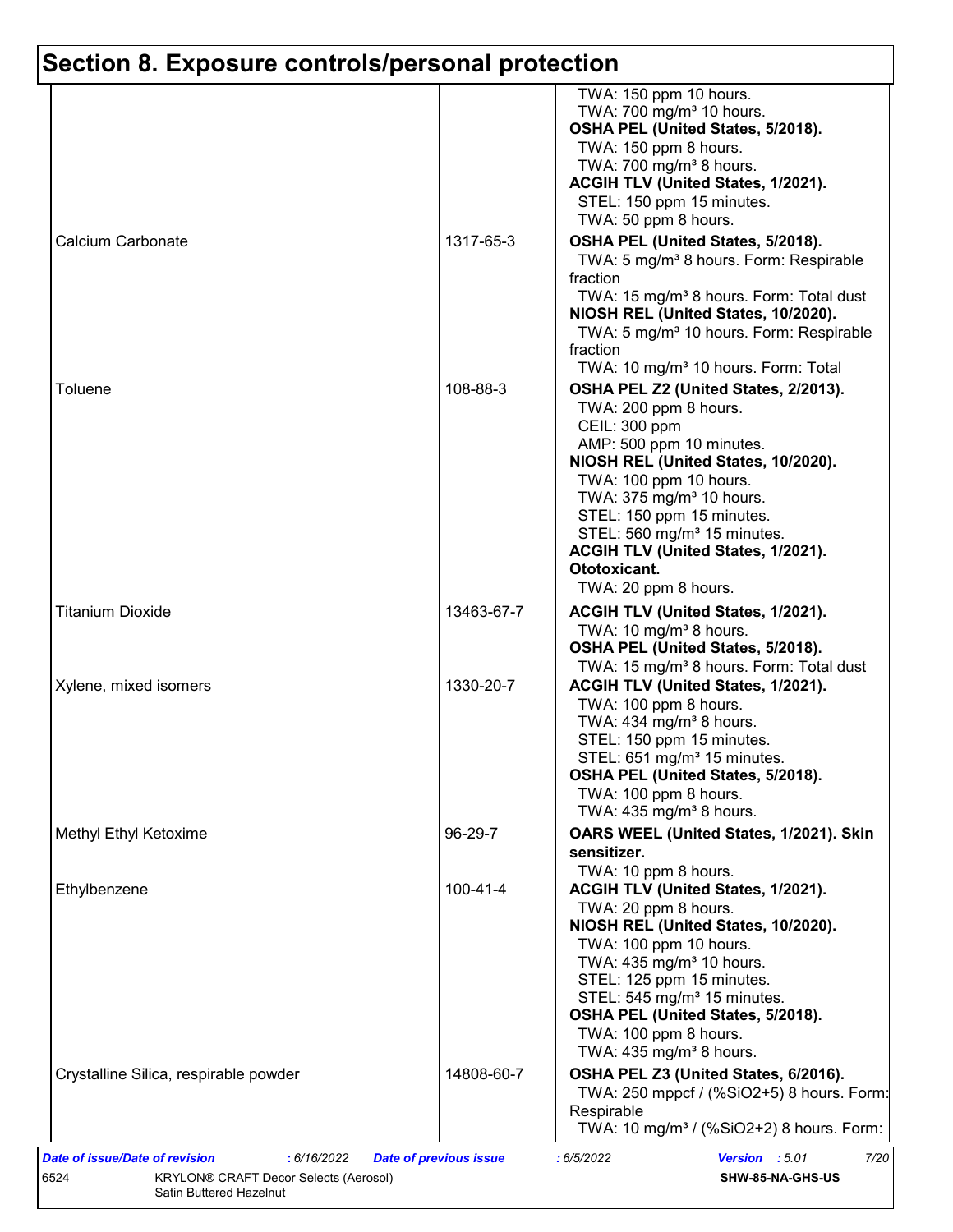|  | Respirable<br>OSHA PEL (United States, 5/2018).<br>TWA: 50 µg/m <sup>3</sup> 8 hours. Form: Respirable<br>dust<br>ACGIH TLV (United States, 1/2021).<br>TWA: $0.025$ mg/m <sup>3</sup> 8 hours. Form:<br>Respirable fraction<br>NIOSH REL (United States, 10/2020).<br>TWA: 0.05 mg/m <sup>3</sup> 10 hours. Form: respirable<br>dust |
|--|---------------------------------------------------------------------------------------------------------------------------------------------------------------------------------------------------------------------------------------------------------------------------------------------------------------------------------------|
|--|---------------------------------------------------------------------------------------------------------------------------------------------------------------------------------------------------------------------------------------------------------------------------------------------------------------------------------------|

#### **Occupational exposure limits (Canada)**

| <b>Ingredient name</b> | CAS#     | <b>Exposure limits</b>                                                                                                                                                                                                                                                                                                                                                                                                                                                                                                                                                                                                                                                                                                                  |
|------------------------|----------|-----------------------------------------------------------------------------------------------------------------------------------------------------------------------------------------------------------------------------------------------------------------------------------------------------------------------------------------------------------------------------------------------------------------------------------------------------------------------------------------------------------------------------------------------------------------------------------------------------------------------------------------------------------------------------------------------------------------------------------------|
| acetone                | 67-64-1  | CA Alberta Provincial (Canada, 6/2018).<br>8 hrs OEL: 1200 mg/m <sup>3</sup> 8 hours.<br>15 min OEL: 1800 mg/m <sup>3</sup> 15 minutes.<br>8 hrs OEL: 500 ppm 8 hours.<br>15 min OEL: 750 ppm 15 minutes.<br><b>CA British Columbia Provincial (Canada,</b><br>6/2021).<br>TWA: 250 ppm 8 hours.<br>STEL: 500 ppm 15 minutes.<br>CA Ontario Provincial (Canada, 6/2019).<br>TWA: 250 ppm 8 hours.<br>STEL: 500 ppm 15 minutes.<br>CA Quebec Provincial (Canada, 6/2021).<br>TWAEV: 500 ppm 8 hours.<br>TWAEV: 1190 mg/m <sup>3</sup> 8 hours.<br>STEV: 1000 ppm 15 minutes.<br>STEV: 2380 mg/m <sup>3</sup> 15 minutes.<br><b>CA Saskatchewan Provincial (Canada,</b><br>7/2013).<br>STEL: 750 ppm 15 minutes.<br>TWA: 500 ppm 8 hours. |
| Normal propane         | 74-98-6  | CA Alberta Provincial (Canada, 6/2018).<br>8 hrs OEL: 1000 ppm 8 hours.<br>CA Quebec Provincial (Canada, 6/2021).<br>TWAEV: 1000 ppm 8 hours.<br>TWAEV: 1800 mg/m <sup>3</sup> 8 hours.<br><b>CA Saskatchewan Provincial (Canada,</b><br>7/2013).<br>STEL: 1250 ppm 15 minutes.<br>TWA: 1000 ppm 8 hours.<br><b>CA British Columbia Provincial (Canada,</b><br>6/2021). Oxygen Depletion [Asphyxiant].<br><b>Explosive potential.</b>                                                                                                                                                                                                                                                                                                   |
|                        |          | CA Ontario Provincial (Canada, 6/2019).<br><b>Oxygen Depletion [Asphyxiant]. Explosive</b><br>potential.                                                                                                                                                                                                                                                                                                                                                                                                                                                                                                                                                                                                                                |
| <b>Butane</b>          | 106-97-8 | CA Alberta Provincial (Canada, 6/2018).<br>8 hrs OEL: 1000 ppm 8 hours.<br>CA Quebec Provincial (Canada, 6/2021).<br>TWAEV: 800 ppm 8 hours.<br>TWAEV: 1900 mg/m <sup>3</sup> 8 hours.                                                                                                                                                                                                                                                                                                                                                                                                                                                                                                                                                  |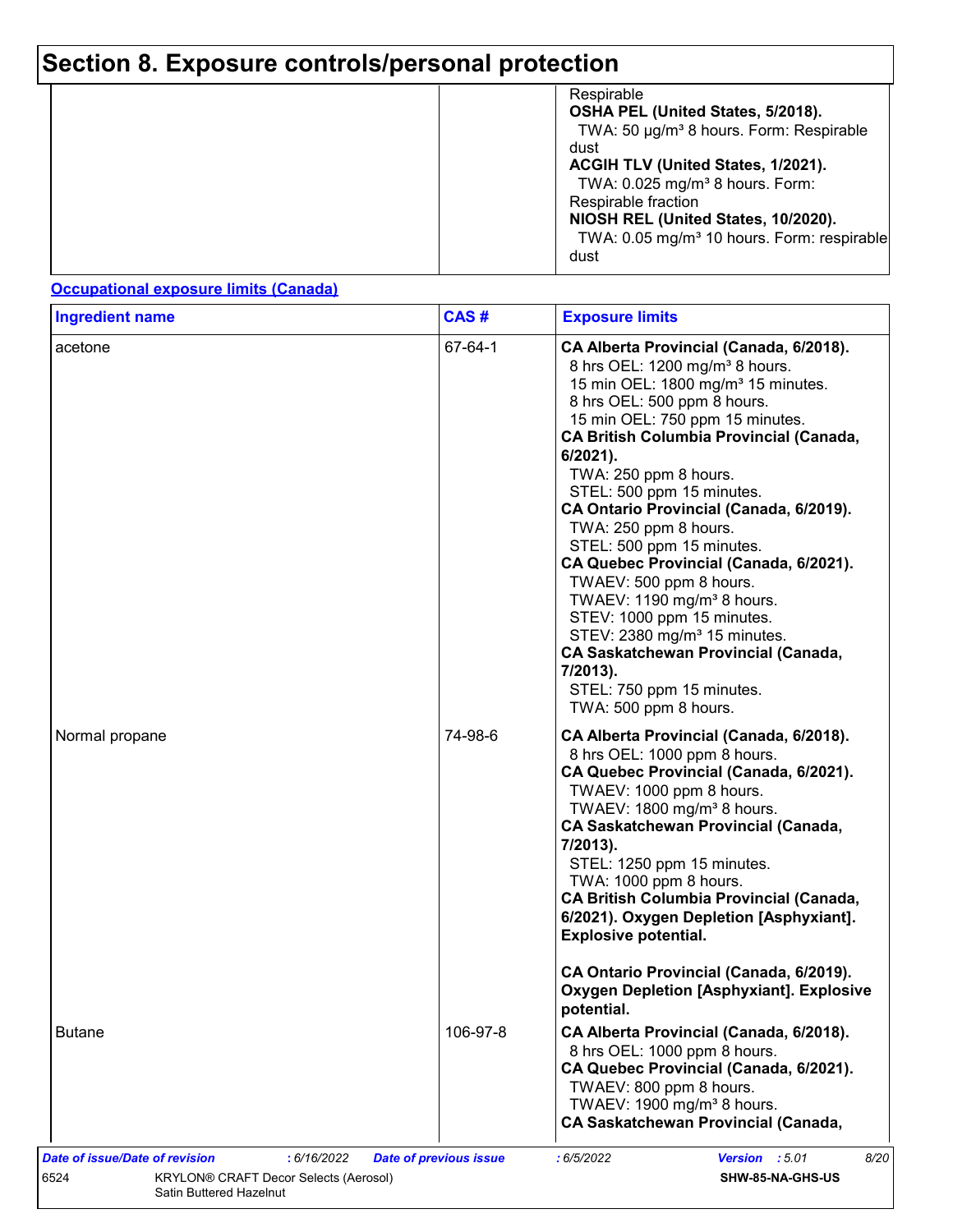| Isobutyl acetate                                     | 110-19-0   | 7/2013).<br>STEL: 1250 ppm 15 minutes.<br>TWA: 1000 ppm 8 hours.<br><b>CA British Columbia Provincial (Canada,</b><br>6/2021). Explosive potential.<br>STEL: 1000 ppm 15 minutes.<br>CA Ontario Provincial (Canada, 6/2019).<br><b>Explosive potential.</b><br>STEL: 1000 ppm 15 minutes.<br>CA Alberta Provincial (Canada, 6/2018).<br>8 hrs OEL: 150 ppm 8 hours.<br>8 hrs OEL: 713 mg/m <sup>3</sup> 8 hours.<br><b>CA Saskatchewan Provincial (Canada,</b><br>7/2013).<br>STEL: 188 ppm 15 minutes.<br>TWA: 150 ppm 8 hours.<br>CA Ontario Provincial (Canada, 6/2019).<br>STEL: 150 ppm 15 minutes.<br>TWA: 50 ppm 8 hours.<br><b>CA British Columbia Provincial (Canada,</b> |
|------------------------------------------------------|------------|------------------------------------------------------------------------------------------------------------------------------------------------------------------------------------------------------------------------------------------------------------------------------------------------------------------------------------------------------------------------------------------------------------------------------------------------------------------------------------------------------------------------------------------------------------------------------------------------------------------------------------------------------------------------------------|
| Toluene                                              | 108-88-3   | $6/2021$ ).<br>STEL: 150 ppm 15 minutes.<br>TWA: 50 ppm 8 hours.<br>CA Quebec Provincial (Canada, 6/2021).<br>STEV: 150 ppm 15 minutes.<br>TWAEV: 50 ppm 8 hours.<br>CA Alberta Provincial (Canada, 6/2018).<br>Absorbed through skin.<br>8 hrs OEL: 50 ppm 8 hours.<br>8 hrs OEL: 188 mg/m <sup>3</sup> 8 hours.<br><b>CA British Columbia Provincial (Canada,</b><br>$6/2021$ ).<br>TWA: 20 ppm 8 hours.<br>CA Ontario Provincial (Canada, 6/2019).<br>TWA: 20 ppm 8 hours.<br>CA Quebec Provincial (Canada, 6/2021).<br>Absorbed through skin.<br>TWAEV: 50 ppm 8 hours.<br>TWAEV: 188 mg/m <sup>3</sup> 8 hours.                                                               |
| Titanium dioxide                                     | 13463-67-7 | <b>CA Saskatchewan Provincial (Canada,</b><br>7/2013). Absorbed through skin.<br>STEL: 60 ppm 15 minutes.<br>TWA: 50 ppm 8 hours.<br><b>CA British Columbia Provincial (Canada,</b><br>6/2021).<br>TWA: 10 mg/m <sup>3</sup> 8 hours. Form: Total dust<br>TWA: 3 mg/m <sup>3</sup> 8 hours. Form: respirable<br>fraction<br>CA Quebec Provincial (Canada, 6/2021).                                                                                                                                                                                                                                                                                                                 |
| <b>Date of issue/Date of revision</b><br>: 6/16/2022 |            | TWAEV: 10 mg/m <sup>3</sup> 8 hours. Form: Total dust.<br>CA Alberta Provincial (Canada, 6/2018).<br>8 hrs OEL: 10 mg/m <sup>3</sup> 8 hours.<br>CA Ontario Provincial (Canada, 6/2019).<br>TWA: 10 mg/m <sup>3</sup> 8 hours.<br><b>CA Saskatchewan Provincial (Canada,</b><br>7/2013).<br>STEL: 20 mg/m <sup>3</sup> 15 minutes.                                                                                                                                                                                                                                                                                                                                                 |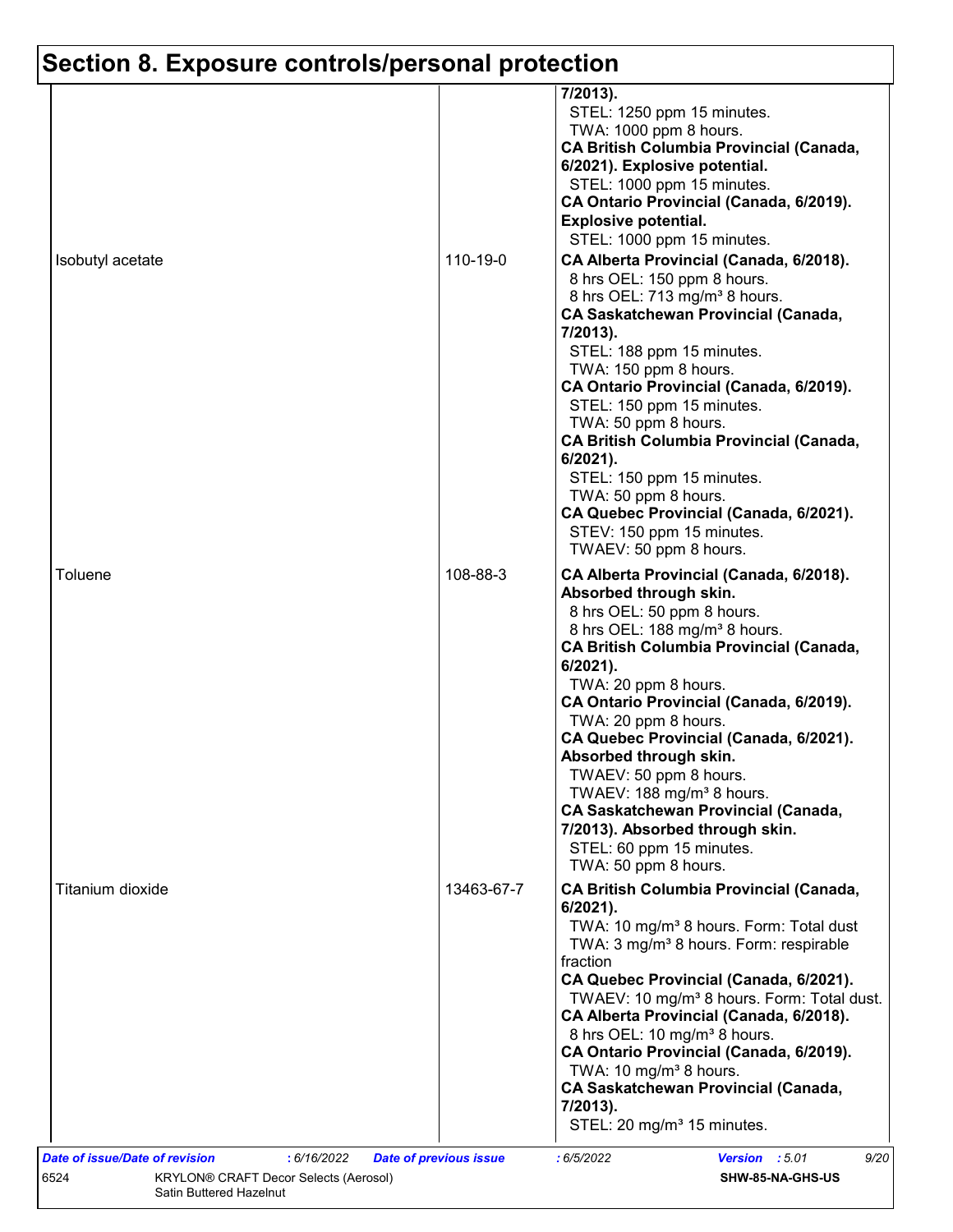| 1330-20-7<br>CA Alberta Provincial (Canada, 6/2018).<br>Xylene<br>8 hrs OEL: 100 ppm 8 hours.<br>15 min OEL: 651 mg/m <sup>3</sup> 15 minutes.<br>15 min OEL: 150 ppm 15 minutes.<br>8 hrs OEL: 434 mg/m <sup>3</sup> 8 hours.<br>6/2021).<br>TWA: 100 ppm 8 hours.<br>STEL: 150 ppm 15 minutes.<br>CA Quebec Provincial (Canada, 6/2021).<br>TWAEV: 100 ppm 8 hours.<br>TWAEV: 434 mg/m <sup>3</sup> 8 hours.<br>STEV: 150 ppm 15 minutes.<br>STEV: 651 mg/m <sup>3</sup> 15 minutes.<br>CA Ontario Provincial (Canada, 6/2019).<br>STEL: 150 ppm 15 minutes.<br>TWA: 100 ppm 8 hours.<br><b>CA Saskatchewan Provincial (Canada,</b><br>7/2013).<br>STEL: 150 ppm 15 minutes.<br>TWA: 100 ppm 8 hours.<br>96-29-7<br>Methyl Ethyl Ketoxime<br>OARS WEEL (United States, 1/2021). Skin<br>sensitizer.<br>TWA: 10 ppm 8 hours.<br>$100 - 41 - 4$<br>Ethylbenzene<br>CA Alberta Provincial (Canada, 6/2018).<br>8 hrs OEL: 100 ppm 8 hours.<br>8 hrs OEL: 434 mg/m <sup>3</sup> 8 hours.<br>15 min OEL: 543 mg/m <sup>3</sup> 15 minutes.<br>15 min OEL: 125 ppm 15 minutes.<br>$6/2021$ ).<br>TWA: 20 ppm 8 hours.<br>CA Ontario Provincial (Canada, 6/2019).<br>TWA: 20 ppm 8 hours.<br>CA Quebec Provincial (Canada, 6/2021).<br>TWAEV: 20 ppm 8 hours.<br><b>CA Saskatchewan Provincial (Canada,</b><br>7/2013).<br>STEL: 125 ppm 15 minutes.<br>TWA: 100 ppm 8 hours.<br>14808-60-7<br>Quartz<br>$6/2021$ ).<br>TWA: 0.025 mg/m <sup>3</sup> 8 hours. Form:<br>Respirable<br>CA Quebec Provincial (Canada, 6/2021).<br>TWAEV: 0.1 mg/m <sup>3</sup> 8 hours. Form:<br>Respirable dust.<br>CA Alberta Provincial (Canada, 6/2018).<br>8 hrs OEL: 0.025 mg/m <sup>3</sup> 8 hours. Form:<br>Respirable particulate<br>CA Ontario Provincial (Canada, 6/2019). |  | TWA: 10 mg/m <sup>3</sup> 8 hours.                                                                                                                                                     |
|----------------------------------------------------------------------------------------------------------------------------------------------------------------------------------------------------------------------------------------------------------------------------------------------------------------------------------------------------------------------------------------------------------------------------------------------------------------------------------------------------------------------------------------------------------------------------------------------------------------------------------------------------------------------------------------------------------------------------------------------------------------------------------------------------------------------------------------------------------------------------------------------------------------------------------------------------------------------------------------------------------------------------------------------------------------------------------------------------------------------------------------------------------------------------------------------------------------------------------------------------------------------------------------------------------------------------------------------------------------------------------------------------------------------------------------------------------------------------------------------------------------------------------------------------------------------------------------------------------------------------------------------------------------------------------------------------------------------------------------------------------------|--|----------------------------------------------------------------------------------------------------------------------------------------------------------------------------------------|
|                                                                                                                                                                                                                                                                                                                                                                                                                                                                                                                                                                                                                                                                                                                                                                                                                                                                                                                                                                                                                                                                                                                                                                                                                                                                                                                                                                                                                                                                                                                                                                                                                                                                                                                                                                |  | <b>CA British Columbia Provincial (Canada,</b>                                                                                                                                         |
|                                                                                                                                                                                                                                                                                                                                                                                                                                                                                                                                                                                                                                                                                                                                                                                                                                                                                                                                                                                                                                                                                                                                                                                                                                                                                                                                                                                                                                                                                                                                                                                                                                                                                                                                                                |  |                                                                                                                                                                                        |
|                                                                                                                                                                                                                                                                                                                                                                                                                                                                                                                                                                                                                                                                                                                                                                                                                                                                                                                                                                                                                                                                                                                                                                                                                                                                                                                                                                                                                                                                                                                                                                                                                                                                                                                                                                |  | <b>CA British Columbia Provincial (Canada,</b>                                                                                                                                         |
| <b>CA Saskatchewan Provincial (Canada,</b><br>7/2013).                                                                                                                                                                                                                                                                                                                                                                                                                                                                                                                                                                                                                                                                                                                                                                                                                                                                                                                                                                                                                                                                                                                                                                                                                                                                                                                                                                                                                                                                                                                                                                                                                                                                                                         |  | <b>CA British Columbia Provincial (Canada,</b><br>TWA: 0.1 mg/m <sup>3</sup> 8 hours. Form: Respirable<br>particulate matter.<br>TWA: 0.05 mg/m <sup>3</sup> 8 hours. Form: respirable |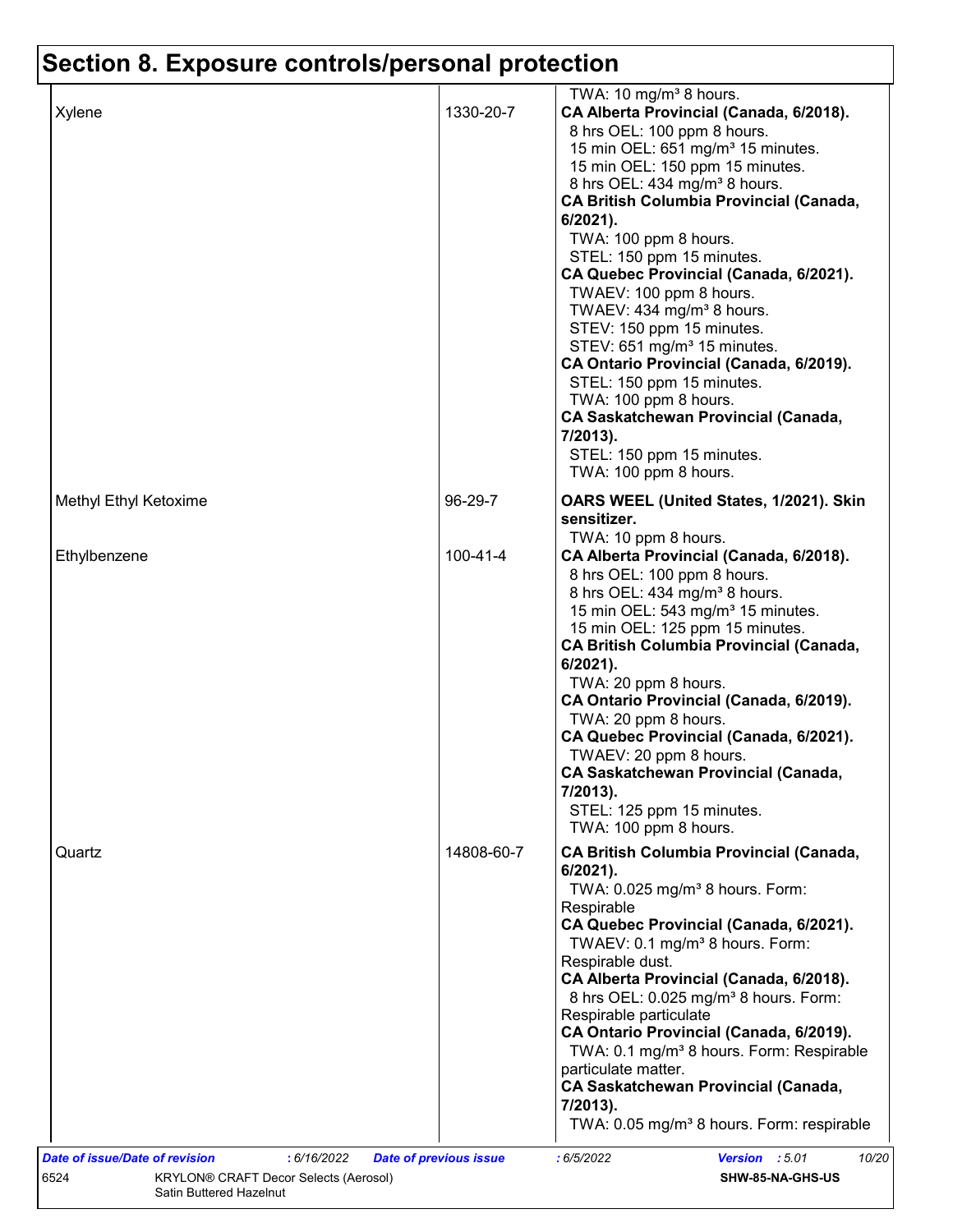|                                              |          | fraction                                                                                  |  |  |  |  |
|----------------------------------------------|----------|-------------------------------------------------------------------------------------------|--|--|--|--|
| <b>Occupational exposure limits (Mexico)</b> |          |                                                                                           |  |  |  |  |
|                                              | CAS#     | <b>Exposure limits</b>                                                                    |  |  |  |  |
| Acetone                                      | 67-64-1  | NOM-010-STPS-2014 (Mexico, 4/2016).<br>TWA: 500 ppm 8 hours.<br>STEL: 750 ppm 15 minutes. |  |  |  |  |
| Propane                                      | 74-98-6  | NOM-010-STPS-2014 (Mexico, 4/2016).<br>TWA: 1000 ppm 8 hours.                             |  |  |  |  |
| <b>Butane</b>                                | 106-97-8 | NOM-010-STPS-2014 (Mexico, 4/2016).<br>TWA: 1000 ppm 8 hours.                             |  |  |  |  |
| <b>Isobutyl Acetate</b>                      | 110-19-0 | NOM-010-STPS-2014 (Mexico, 4/2016).<br>TWA: 150 ppm 8 hours.                              |  |  |  |  |
| Toluene                                      | 108-88-3 | NOM-010-STPS-2014 (Mexico, 4/2016).<br>TWA: 20 ppm 8 hours.                               |  |  |  |  |

| <b>Appropriate engineering</b><br><b>controls</b> | : Use only with adequate ventilation. Use process enclosures, local exhaust ventilation or<br>other engineering controls to keep worker exposure to airborne contaminants below any<br>recommended or statutory limits. The engineering controls also need to keep gas,<br>vapor or dust concentrations below any lower explosive limits. Use explosion-proof<br>ventilation equipment.                                                                                                                                                                                                                                |
|---------------------------------------------------|------------------------------------------------------------------------------------------------------------------------------------------------------------------------------------------------------------------------------------------------------------------------------------------------------------------------------------------------------------------------------------------------------------------------------------------------------------------------------------------------------------------------------------------------------------------------------------------------------------------------|
| <b>Environmental exposure</b><br><b>controls</b>  | : Emissions from ventilation or work process equipment should be checked to ensure<br>they comply with the requirements of environmental protection legislation. In some<br>cases, fume scrubbers, filters or engineering modifications to the process equipment<br>will be necessary to reduce emissions to acceptable levels.                                                                                                                                                                                                                                                                                        |
| <b>Individual protection measures</b>             |                                                                                                                                                                                                                                                                                                                                                                                                                                                                                                                                                                                                                        |
| <b>Hygiene measures</b>                           | : Wash hands, forearms and face thoroughly after handling chemical products, before<br>eating, smoking and using the lavatory and at the end of the working period.<br>Appropriate techniques should be used to remove potentially contaminated clothing.<br>Contaminated work clothing should not be allowed out of the workplace. Wash<br>contaminated clothing before reusing. Ensure that eyewash stations and safety<br>showers are close to the workstation location.                                                                                                                                            |
| <b>Eye/face protection</b>                        | : Safety eyewear complying with an approved standard should be used when a risk<br>assessment indicates this is necessary to avoid exposure to liquid splashes, mists,<br>gases or dusts. If contact is possible, the following protection should be worn, unless<br>the assessment indicates a higher degree of protection: chemical splash goggles.                                                                                                                                                                                                                                                                  |
| <b>Skin protection</b>                            |                                                                                                                                                                                                                                                                                                                                                                                                                                                                                                                                                                                                                        |
| <b>Hand protection</b>                            | : Chemical-resistant, impervious gloves complying with an approved standard should be<br>worn at all times when handling chemical products if a risk assessment indicates this is<br>necessary. Considering the parameters specified by the glove manufacturer, check<br>during use that the gloves are still retaining their protective properties. It should be<br>noted that the time to breakthrough for any glove material may be different for different<br>glove manufacturers. In the case of mixtures, consisting of several substances, the<br>protection time of the gloves cannot be accurately estimated. |
| <b>Body protection</b>                            | : Personal protective equipment for the body should be selected based on the task being<br>performed and the risks involved and should be approved by a specialist before<br>handling this product. When there is a risk of ignition from static electricity, wear anti-<br>static protective clothing. For the greatest protection from static discharges, clothing<br>should include anti-static overalls, boots and gloves.                                                                                                                                                                                         |
| <b>Other skin protection</b>                      | : Appropriate footwear and any additional skin protection measures should be selected<br>based on the task being performed and the risks involved and should be approved by a<br>specialist before handling this product.                                                                                                                                                                                                                                                                                                                                                                                              |
|                                                   |                                                                                                                                                                                                                                                                                                                                                                                                                                                                                                                                                                                                                        |

| Date of issue/Date of revision                                           |  | : 6/16/2022 | <b>Date of previous issue</b> | : 6/5/2022 | <b>Version</b> : 5.01   |  | 11/20 |
|--------------------------------------------------------------------------|--|-------------|-------------------------------|------------|-------------------------|--|-------|
| 6524<br>KRYLON® CRAFT Decor Selects (Aerosol)<br>Satin Buttered Hazelnut |  |             |                               |            | <b>SHW-85-NA-GHS-US</b> |  |       |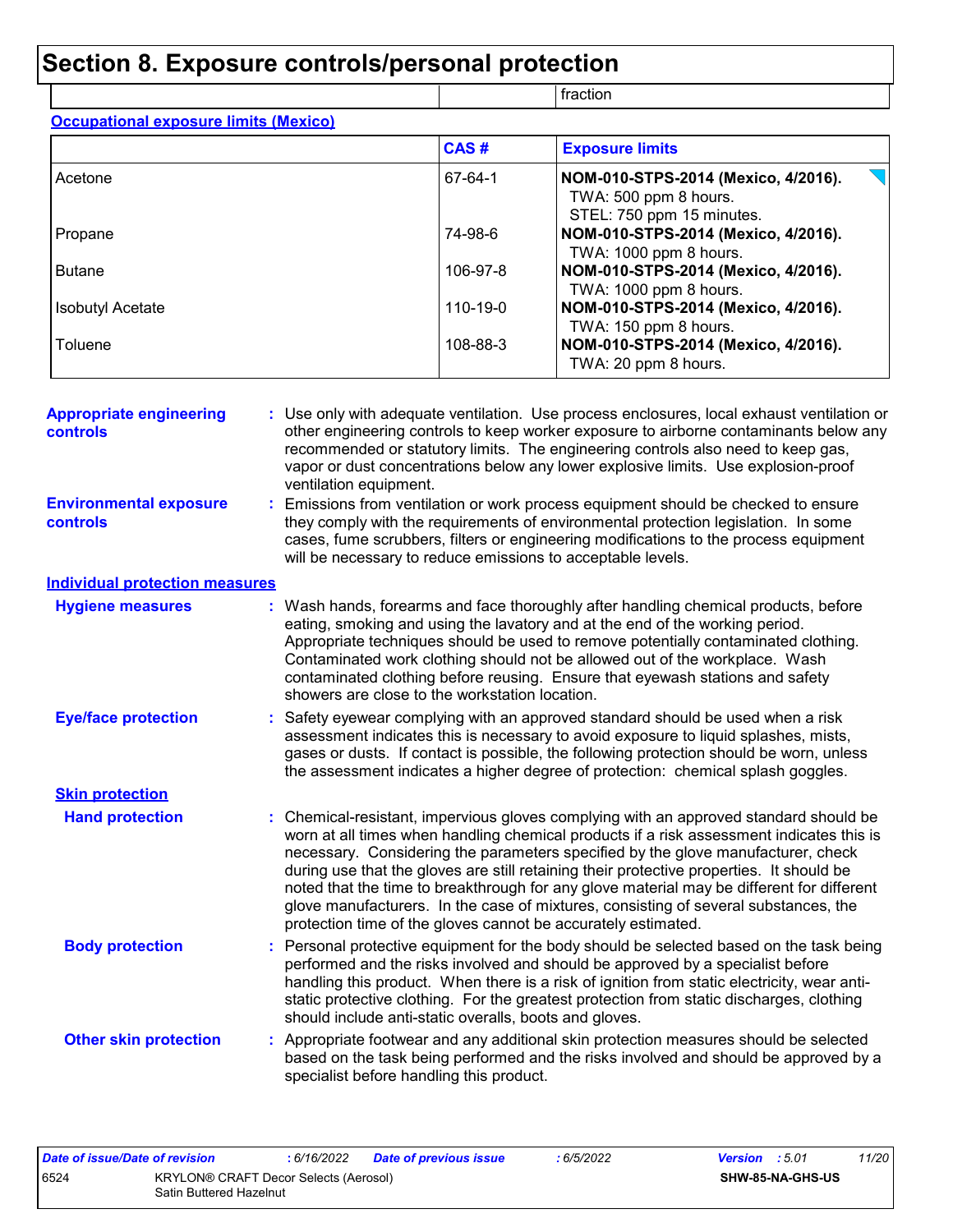**Respiratory protection :**

Based on the hazard and potential for exposure, select a respirator that meets the appropriate standard or certification. Respirators must be used according to a respiratory protection program to ensure proper fitting, training, and other important aspects of use.

### **Section 9. Physical and chemical properties**

The conditions of measurement of all properties are at standard temperature and pressure unless otherwise indicated.

| <b>Appearance</b>                                                 |    |                                                                |
|-------------------------------------------------------------------|----|----------------------------------------------------------------|
| <b>Physical state</b>                                             |    | $:$ Liquid.                                                    |
| <b>Color</b>                                                      |    | Not available.                                                 |
| Odor                                                              |    | Not available.                                                 |
| <b>Odor threshold</b>                                             |    | : Not available.                                               |
| pH                                                                |    | : Not applicable.                                              |
| <b>Melting point/freezing point</b>                               |    | Not available.                                                 |
| <b>Boiling point, initial boiling</b><br>point, and boiling range |    | : Not available.                                               |
| <b>Flash point</b>                                                |    | : Closed cup: -29°C (-20.2°F) [Pensky-Martens Closed Cup]      |
| <b>Evaporation rate</b>                                           |    | $: 5.6$ (butyl acetate = 1)                                    |
| <b>Flammability</b>                                               |    | : Not available.                                               |
| Lower and upper explosion<br>limit/flammability limit             |    | $:$ Lower: $0.9\%$<br>Upper: 12.8%                             |
| <b>Vapor pressure</b>                                             |    | : $101.3$ kPa (760 mm Hg)                                      |
| <b>Relative vapor density</b>                                     |    | : $1.55$ [Air = 1]                                             |
| <b>Relative density</b>                                           |    | : 0.76                                                         |
| <b>Solubility</b>                                                 |    | : Not available.                                               |
| <b>Partition coefficient: n-</b><br>octanol/water                 |    | : Not applicable.                                              |
| <b>Auto-ignition temperature</b>                                  |    | : Not available.                                               |
| <b>Decomposition temperature</b>                                  |    | Not available.                                                 |
| <b>Viscosity</b>                                                  |    | Kinematic (40°C (104°F)): <20.5 mm <sup>2</sup> /s (<20.5 cSt) |
| <b>Molecular weight</b>                                           | ÷. | Not applicable.                                                |
| <b>Aerosol product</b>                                            |    |                                                                |
| <b>Type of aerosol</b>                                            |    | : Spray                                                        |
| <b>Heat of combustion</b>                                         |    | : $27.778$ kJ/g                                                |

### **Section 10. Stability and reactivity**

| Date of issue/Date of revision                      | <b>Date of previous issue</b><br>: 6/5/2022<br>: 6/16/2022                                   | 12/20<br><b>Version</b> : 5.01 |
|-----------------------------------------------------|----------------------------------------------------------------------------------------------|--------------------------------|
| <b>Incompatible materials</b>                       | : No specific data.                                                                          |                                |
| <b>Conditions to avoid</b>                          | : Avoid all possible sources of ignition (spark or flame).                                   |                                |
| <b>Possibility of hazardous</b><br><b>reactions</b> | : Under normal conditions of storage and use, hazardous reactions will not occur.            |                                |
| <b>Chemical stability</b>                           | : The product is stable.                                                                     |                                |
| <b>Reactivity</b>                                   | : No specific test data related to reactivity available for this product or its ingredients. |                                |

|      |                                              |  | . |                  |
|------|----------------------------------------------|--|---|------------------|
| 6524 | <b>KRYLON® CRAFT Decor Selects (Aerosol)</b> |  |   | SHW-85-NA-GHS-US |
|      | Satin Buttered Hazelnut                      |  |   |                  |
|      |                                              |  |   |                  |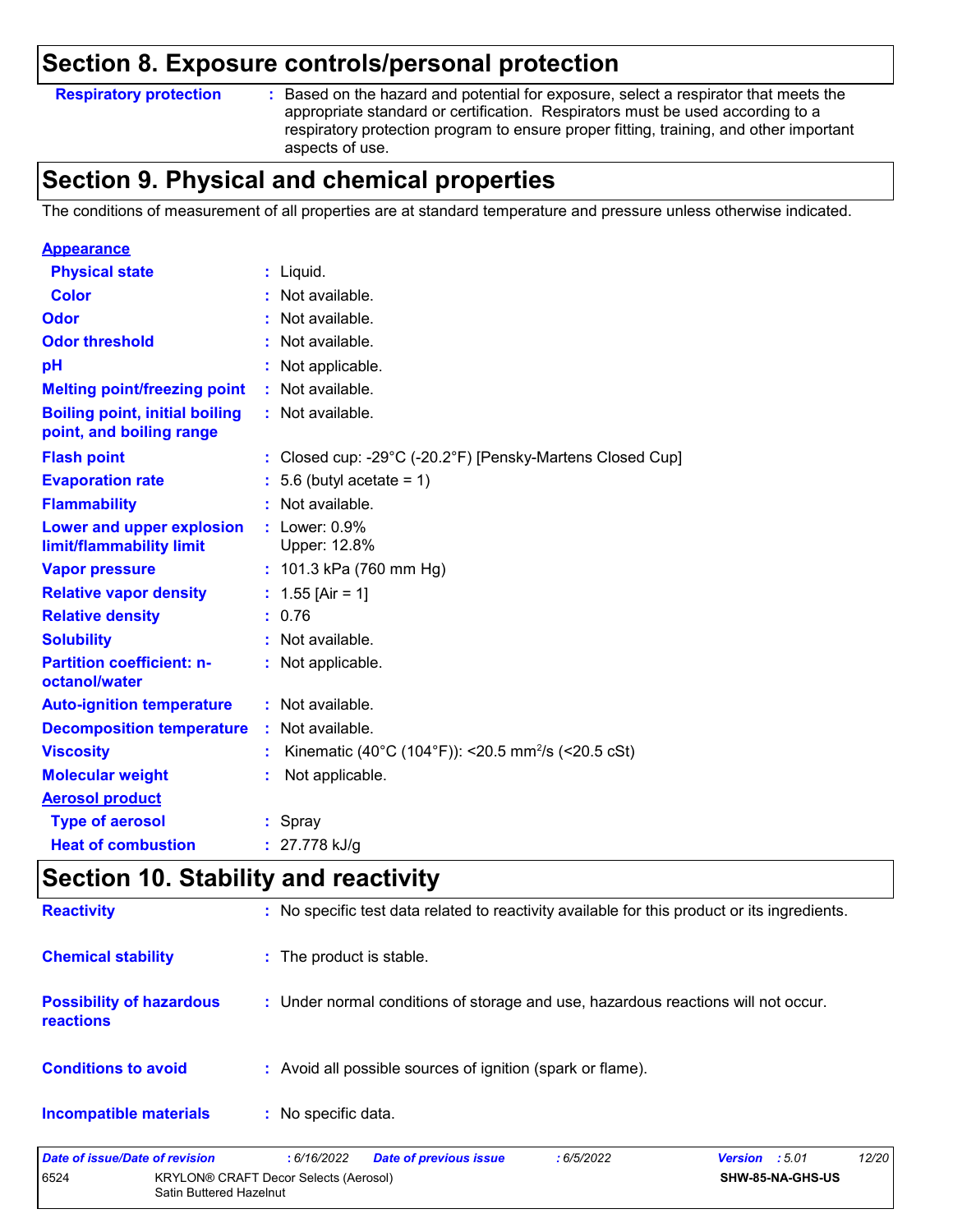### **Section 10. Stability and reactivity**

#### **Hazardous decomposition products**

Under normal conditions of storage and use, hazardous decomposition products should **:** not be produced.

### **Section 11. Toxicological information**

#### **Information on toxicological effects**

#### **Acute toxicity**

| <b>Product/ingredient name</b> | <b>Result</b>                | <b>Species</b> | <b>Dose</b>              | <b>Exposure</b> |
|--------------------------------|------------------------------|----------------|--------------------------|-----------------|
| Acetone                        | LD50 Oral                    | Rat            | 5800 mg/kg               |                 |
| <b>Butane</b>                  | <b>LC50 Inhalation Vapor</b> | Rat            | 658000 mg/m <sup>3</sup> | 4 hours         |
| <b>Isobutyl Acetate</b>        | LD50 Dermal                  | Rabbit         | >17400 mg/kg             |                 |
|                                | LD50 Oral                    | Rat            | 13400 mg/kg              |                 |
| Toluene                        | <b>LC50 Inhalation Vapor</b> | Rat            | 49 g/ $m3$               | 4 hours         |
|                                | LD50 Oral                    | Rat            | 636 mg/kg                |                 |
| Xylene, mixed isomers          | LC50 Inhalation Gas.         | Rat            | 6700 ppm                 | 4 hours         |
|                                | LD50 Oral                    | Rat            | 4300 mg/kg               |                 |
| Methyl Ethyl Ketoxime          | LD50 Oral                    | Rat            | 930 mg/kg                |                 |
| Ethylbenzene                   | LD50 Dermal                  | Rabbit         | >5000 mg/kg              |                 |
|                                | LD50 Oral                    | Rat            | 3500 mg/kg               |                 |

#### **Irritation/Corrosion**

| <b>Product/ingredient name</b>        | <b>Result</b>                                | <b>Species</b> | <b>Score</b>   | <b>Exposure</b> | <b>Observation</b> |
|---------------------------------------|----------------------------------------------|----------------|----------------|-----------------|--------------------|
| Acetone                               | Eyes - Mild irritant                         | Human          |                | 186300 ppm      |                    |
|                                       | Eyes - Mild irritant                         | Rabbit         |                | 10 uL           |                    |
|                                       | Eyes - Moderate irritant                     | Rabbit         |                | 24 hours 20     |                    |
|                                       |                                              |                |                | mg              |                    |
|                                       | Eyes - Severe irritant                       | Rabbit         |                | 20 mg           |                    |
|                                       | Skin - Mild irritant                         | Rabbit         |                | 24 hours 500    |                    |
|                                       |                                              |                |                | mg              |                    |
|                                       | Skin - Mild irritant                         | Rabbit         |                | 395 mg          |                    |
| <b>Isobutyl Acetate</b>               | Eyes - Moderate irritant                     | Rabbit         |                | 24 hours 500    |                    |
|                                       |                                              |                |                | mg              |                    |
|                                       | Skin - Mild irritant                         | Rabbit         |                | 500 mg          |                    |
|                                       | Skin - Moderate irritant                     | Rabbit         |                | 24 hours 500    |                    |
|                                       |                                              |                |                | mg              |                    |
| Toluene                               | Eyes - Mild irritant                         | Rabbit         |                | 0.5 minutes     |                    |
|                                       |                                              |                |                | 100 mg          |                    |
|                                       | Eyes - Mild irritant                         | Rabbit         |                | 870 ug          |                    |
|                                       | Eyes - Severe irritant                       | Rabbit         |                | 24 hours 2      |                    |
|                                       |                                              |                |                | mg              |                    |
|                                       | Skin - Mild irritant                         | Pig            |                | 24 hours 250    |                    |
|                                       |                                              |                |                | uL              |                    |
|                                       | Skin - Mild irritant                         | Rabbit         |                | 435 mg          |                    |
|                                       | Skin - Moderate irritant                     | Rabbit         |                | 24 hours 20     |                    |
|                                       |                                              |                |                | mg              |                    |
|                                       | Skin - Moderate irritant                     | Rabbit         |                | 500 mg          |                    |
| <b>Titanium Dioxide</b>               | Skin - Mild irritant                         | Human          |                | 72 hours 300    |                    |
|                                       |                                              |                |                | ug l            |                    |
| Xylene, mixed isomers                 | Eyes - Mild irritant                         | Rabbit         |                | 87 mg           |                    |
|                                       | Eyes - Severe irritant                       | Rabbit         |                | 24 hours 5      |                    |
|                                       |                                              |                |                | mg              |                    |
|                                       | Skin - Mild irritant                         | Rat            |                | 8 hours 60 uL   |                    |
|                                       | Skin - Moderate irritant                     | Rabbit         |                | 24 hours 500    |                    |
|                                       |                                              |                |                | mg              |                    |
|                                       | Skin - Moderate irritant                     | Rabbit         |                | 100 %           |                    |
| Methyl Ethyl Ketoxime                 | Eyes - Severe irritant                       | Rabbit         | $\blacksquare$ | 100 uL          |                    |
|                                       |                                              |                |                |                 |                    |
| <b>Date of issue/Date of revision</b> | : 6/16/2022<br><b>Date of previous issue</b> |                | :6/5/2022      | <b>Version</b>  | :5.01<br>13/20     |
| 6524                                  | KRYLON® CRAFT Decor Selects (Aerosol)        |                |                |                 | SHW-85-NA-GHS-US   |

Satin Buttered Hazelnut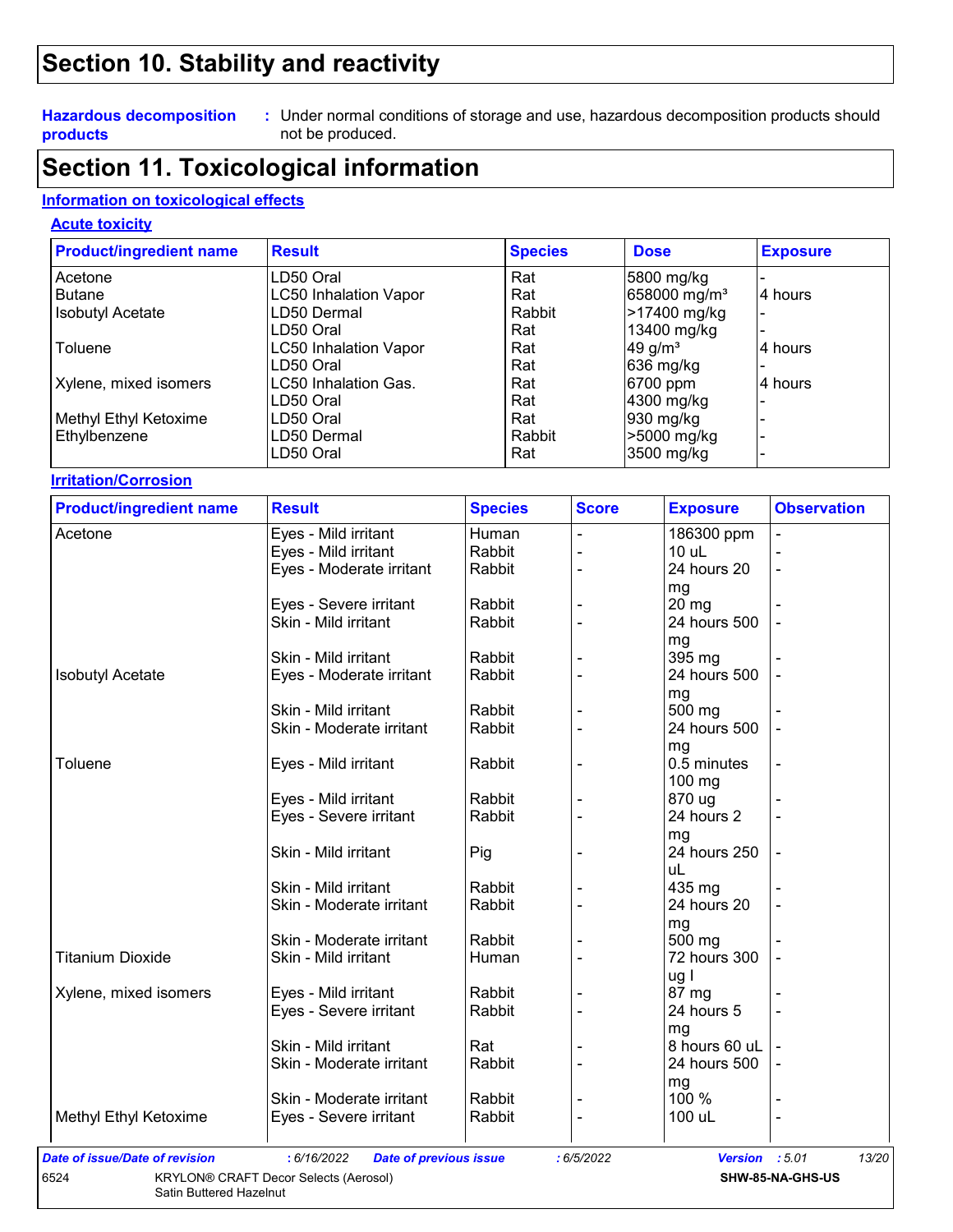## **Section 11. Toxicological information**

|              | --                     |        |              |  |
|--------------|------------------------|--------|--------------|--|
| Ethylbenzene | Eyes - Severe irritant | Rabbit | 500 mg       |  |
|              | Skin - Mild irritant   | Rabbit | 124 hours 15 |  |
|              |                        |        | mg           |  |

#### **Sensitization**

Not available.

#### **Mutagenicity**

Not available.

#### **Carcinogenicity**

Not available.

#### **Classification**

| <b>Toluene</b><br><b>Titanium Dioxide</b><br>2B<br>Xylene, mixed isomers<br>2B<br>Ethylbenzene | <b>Product/ingredient name</b> | <b>OSHA</b> | <b>IARC</b> | <b>NTP</b> |
|------------------------------------------------------------------------------------------------|--------------------------------|-------------|-------------|------------|
| Crystalline Silica, respirable<br>Known to be a human carcinogen.<br><b>powder</b>             |                                |             |             |            |

#### **Reproductive toxicity**

Not available.

#### **Teratogenicity**

Not available.

#### **Specific target organ toxicity (single exposure)**

| <b>Name</b>                       | <b>Category</b> | <b>Route of</b><br>exposure | <b>Target organs</b> |
|-----------------------------------|-----------------|-----------------------------|----------------------|
| Acetone                           | Category 3      |                             | Respiratory tract    |
|                                   |                 |                             | irritation           |
|                                   | Category 3      |                             | Narcotic effects     |
| Propane                           | Category 3      |                             | Respiratory tract    |
|                                   |                 |                             | irritation           |
|                                   | Category 3      |                             | Narcotic effects     |
| <b>Butane</b>                     | Category 3      |                             | Respiratory tract    |
|                                   |                 |                             | irritation           |
|                                   | Category 3      |                             | Narcotic effects     |
| Lt. Aliphatic Hydrocarbon Solvent | Category 3      |                             | Respiratory tract    |
|                                   |                 |                             | irritation           |
|                                   | Category 3      |                             | Narcotic effects     |
| <b>Isobutyl Acetate</b>           | Category 3      |                             | Narcotic effects     |
| Calcium Carbonate                 | Category 3      |                             | Respiratory tract    |
|                                   |                 |                             | irritation           |
| Toluene                           | Category 3      |                             | Respiratory tract    |
|                                   |                 |                             | irritation           |
|                                   | Category 3      |                             | Narcotic effects     |
| Xylene, mixed isomers             | Category 3      |                             | Respiratory tract    |
|                                   |                 |                             | irritation           |
| Methyl Ethyl Ketoxime             | Category 1      |                             | upper respiratory    |
|                                   |                 |                             | tract                |
|                                   | Category 3      |                             | Narcotic effects     |
| Ethylbenzene                      | Category 3      |                             | Respiratory tract    |
|                                   |                 |                             | irritation           |
|                                   | Category 3      |                             | Narcotic effects     |

**Specific target organ toxicity (repeated exposure)**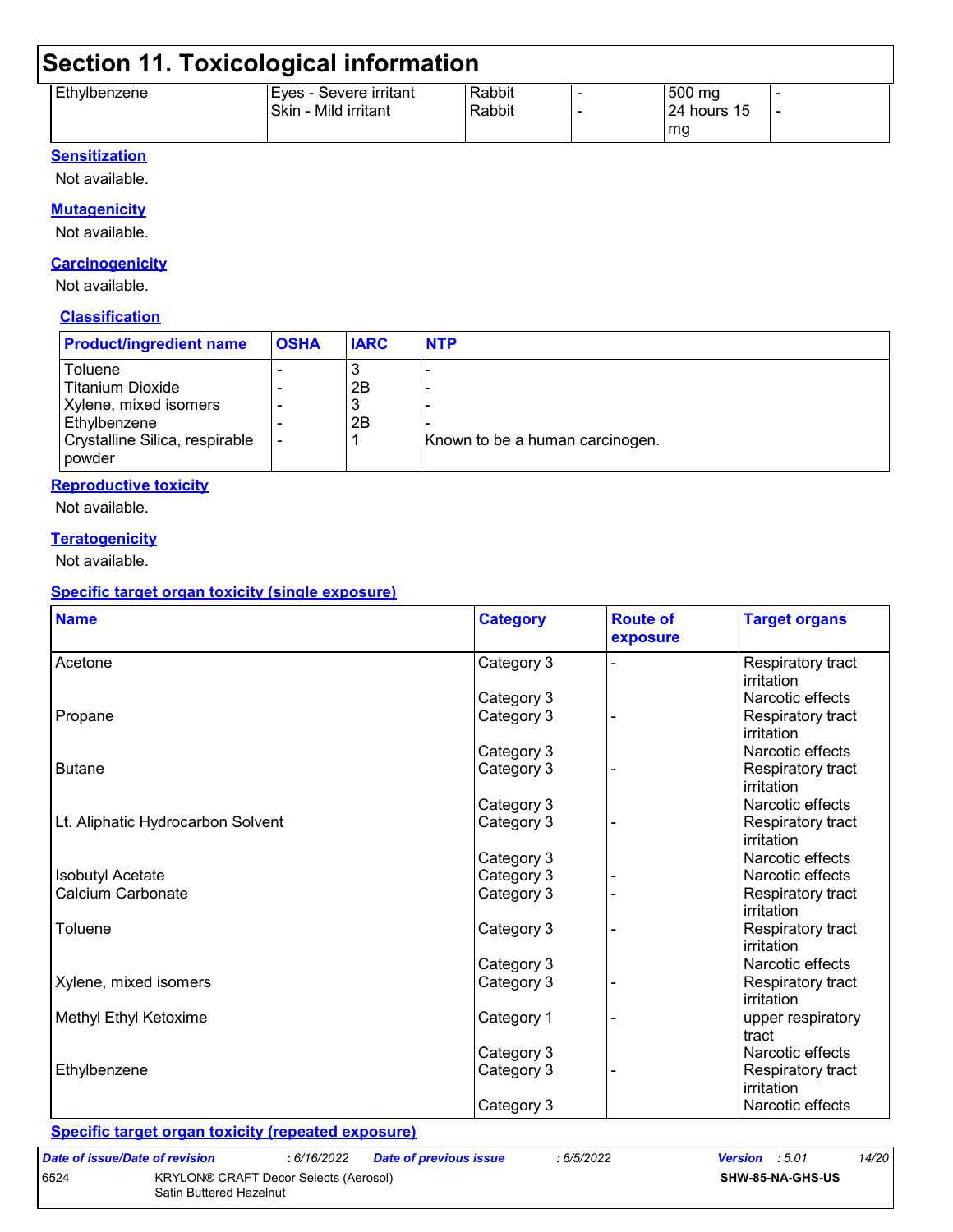## **Section 11. Toxicological information**

| <b>Name</b>                           | <b>Category</b> | <b>Route of</b><br>exposure | <b>Target organs</b> |
|---------------------------------------|-----------------|-----------------------------|----------------------|
| Acetone                               | Category 2      |                             |                      |
| Propane                               | Category 2      |                             |                      |
| <b>Butane</b>                         | Category 2      |                             |                      |
| Lt. Aliphatic Hydrocarbon Solvent     | Category 2      |                             |                      |
| Toluene                               | Category 2      |                             |                      |
| Xylene, mixed isomers                 | Category 2      |                             |                      |
| Methyl Ethyl Ketoxime                 | Category 2      |                             | blood system         |
| Ethylbenzene                          | Category 2      |                             |                      |
| Crystalline Silica, respirable powder | Category 1      | <b>linhalation</b>          |                      |

#### **Aspiration hazard**

| <b>Name</b>                       | <b>Result</b>                         |
|-----------------------------------|---------------------------------------|
| Propane                           | <b>ASPIRATION HAZARD - Category 1</b> |
| Butane                            | <b>ASPIRATION HAZARD - Category 1</b> |
| Lt. Aliphatic Hydrocarbon Solvent | <b>ASPIRATION HAZARD - Category 1</b> |
| Toluene                           | <b>ASPIRATION HAZARD - Category 1</b> |
| Xylene, mixed isomers             | <b>ASPIRATION HAZARD - Category 1</b> |
| Ethylbenzene                      | <b>ASPIRATION HAZARD - Category 1</b> |

#### **Information on the likely :** Not available. **routes of exposure**

#### **Potential acute health effects**

| <b>Eye contact</b>  | : Causes serious eye irritation.                                                                                             |
|---------------------|------------------------------------------------------------------------------------------------------------------------------|
| <b>Inhalation</b>   | : Can cause central nervous system (CNS) depression. May cause drowsiness or<br>dizziness. May cause respiratory irritation. |
| <b>Skin contact</b> | : Causes skin irritation. May cause an allergic skin reaction.                                                               |
| <b>Ingestion</b>    | : Can cause central nervous system (CNS) depression. May be fatal if swallowed and<br>enters airways.                        |

#### **Symptoms related to the physical, chemical and toxicological characteristics**

| <b>Eye contact</b>  | : Adverse symptoms may include the following:<br>pain or irritation<br>watering<br>redness                                                                                                                                                                              |
|---------------------|-------------------------------------------------------------------------------------------------------------------------------------------------------------------------------------------------------------------------------------------------------------------------|
| <b>Inhalation</b>   | : Adverse symptoms may include the following:<br>respiratory tract irritation<br>coughing<br>nausea or vomiting<br>headache<br>drowsiness/fatigue<br>dizziness/vertigo<br>unconsciousness<br>reduced fetal weight<br>increase in fetal deaths<br>skeletal malformations |
| <b>Skin contact</b> | : Adverse symptoms may include the following:<br>irritation<br>redness<br>reduced fetal weight<br>increase in fetal deaths<br>skeletal malformations                                                                                                                    |

| Date of issue/Date of revision |                                                                  | : 6/16/2022 | <b>Date of previous issue</b> | : 6/5/2022 | <b>Version</b> : 5.01   |  | 15/20 |
|--------------------------------|------------------------------------------------------------------|-------------|-------------------------------|------------|-------------------------|--|-------|
| 6524                           | KRYLON® CRAFT Decor Selects (Aerosol)<br>Satin Buttered Hazelnut |             |                               |            | <b>SHW-85-NA-GHS-US</b> |  |       |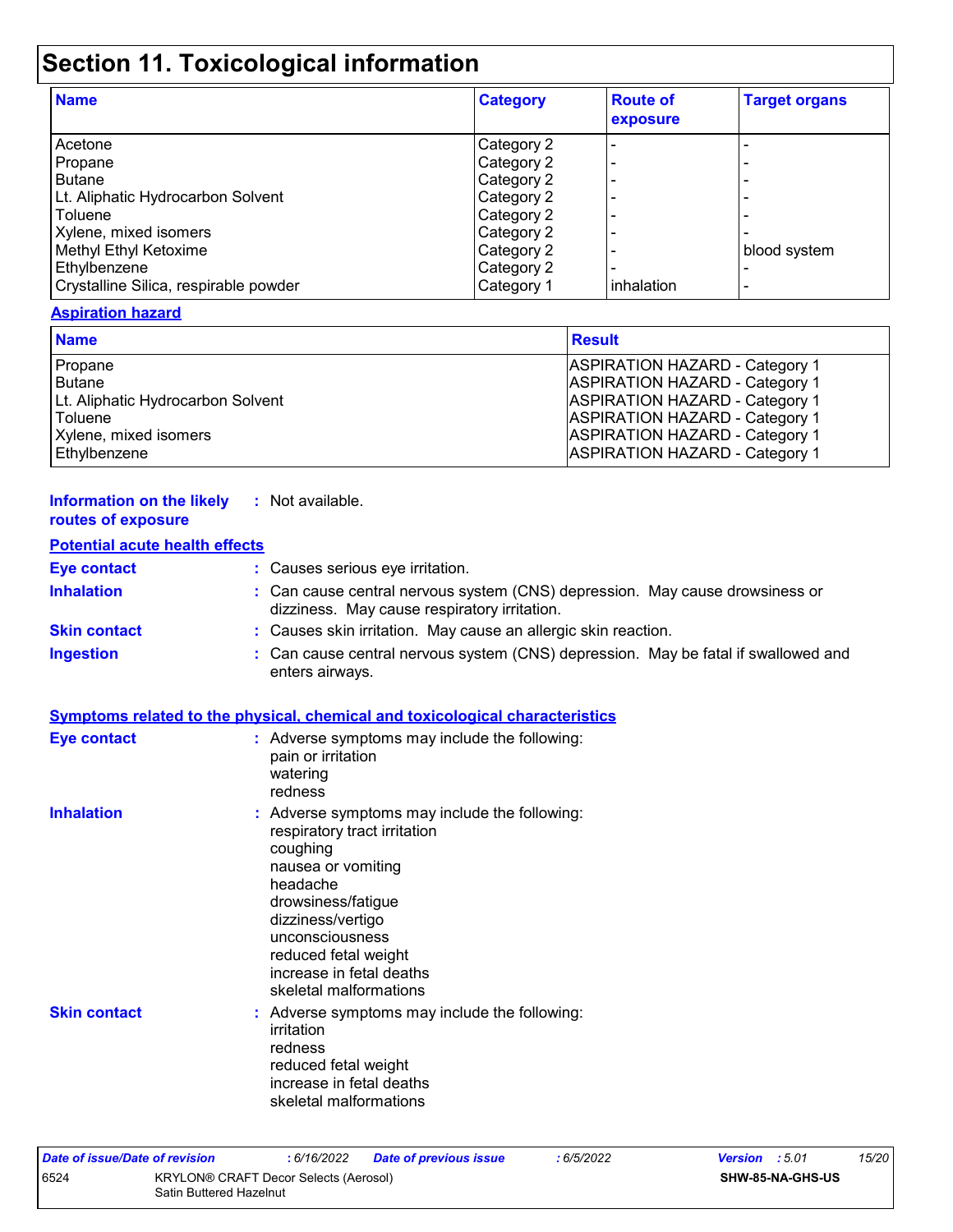# **Section 11. Toxicological information**

| <b>Ingestion</b>                                          | : Adverse symptoms may include the following:<br>nausea or vomiting                                                                                                            |
|-----------------------------------------------------------|--------------------------------------------------------------------------------------------------------------------------------------------------------------------------------|
|                                                           | reduced fetal weight                                                                                                                                                           |
|                                                           | increase in fetal deaths                                                                                                                                                       |
|                                                           | skeletal malformations                                                                                                                                                         |
|                                                           | Delayed and immediate effects and also chronic effects from short and long term exposure                                                                                       |
| <b>Short term exposure</b>                                |                                                                                                                                                                                |
| <b>Potential immediate</b><br><b>effects</b>              | : Not available.                                                                                                                                                               |
| <b>Potential delayed effects</b>                          | : Not available.                                                                                                                                                               |
| <b>Long term exposure</b>                                 |                                                                                                                                                                                |
| <b>Potential immediate</b><br><b>effects</b>              | : Not available.                                                                                                                                                               |
| <b>Potential delayed effects</b>                          | : Not available.                                                                                                                                                               |
| <b>Potential chronic health effects</b><br>Not available. |                                                                                                                                                                                |
|                                                           |                                                                                                                                                                                |
| <b>General</b>                                            | : May cause damage to organs through prolonged or repeated exposure. Once<br>sensitized, a severe allergic reaction may occur when subsequently exposed to very low<br>levels. |
| <b>Carcinogenicity</b>                                    | : May cause cancer. Risk of cancer depends on duration and level of exposure.                                                                                                  |
| <b>Mutagenicity</b>                                       | : No known significant effects or critical hazards.                                                                                                                            |
| <b>Teratogenicity</b>                                     | : Suspected of damaging the unborn child.                                                                                                                                      |
| <b>Developmental effects</b>                              | : No known significant effects or critical hazards.                                                                                                                            |
| <b>Fertility effects</b>                                  | : No known significant effects or critical hazards.                                                                                                                            |
|                                                           |                                                                                                                                                                                |

#### **Numerical measures of toxicity**

**Acute toxicity estimates**

| <b>Route</b> | <b>ATE value</b> |
|--------------|------------------|
| Oral         | 27528.54 mg/kg   |

## **Section 12. Ecological information**

#### **Toxicity**

| <b>Product/ingredient name</b>       | <b>Result</b>                                | <b>Species</b>                             | <b>Exposure</b> |
|--------------------------------------|----------------------------------------------|--------------------------------------------|-----------------|
| Acetone                              | Acute EC50 7200000 µg/l Fresh water          | Algae - Selenastrum sp.                    | 96 hours        |
|                                      | Acute LC50 4.42589 ml/L Marine water         | Crustaceans - Acartia tonsa -<br>Copepodid | 48 hours        |
|                                      | Acute LC50 7460000 µg/l Fresh water          | Daphnia - Daphnia cucullata                | 48 hours        |
|                                      | Acute LC50 5600 ppm Fresh water              | Fish - Poecilia reticulata                 | 96 hours        |
|                                      | Chronic NOEC 4.95 mg/l Marine water          | Algae - Ulva pertusa                       | 96 hours        |
|                                      | Chronic NOEC 0.016 ml/L Fresh water          | Crustaceans - Daphniidae                   | 21 days         |
|                                      | IChronic NOEC 0.1 ml/L Fresh water           | Daphnia - Daphnia magna -<br>Neonate       | 21 days         |
|                                      | Chronic NOEC 5 µg/l Marine water             | Fish - Gasterosteus aculeatus -<br>Larvae  | 42 days         |
| Lt. Aliphatic Hydrocarbon<br>Solvent | Acute LC50 >100000 ppm Fresh water           | Fish - Oncorhynchus mykiss                 | 96 hours        |
| Date of issue/Date of revision       | :6/16/2022<br><b>Date of previous issue</b>  | :6/5/2022<br><b>Version</b> : $5.01$       | 16/20           |
| 6524<br>Satin Buttered Hazelnut      | <b>KRYLON® CRAFT Decor Selects (Aerosol)</b> | SHW-85-NA-GHS-US                           |                 |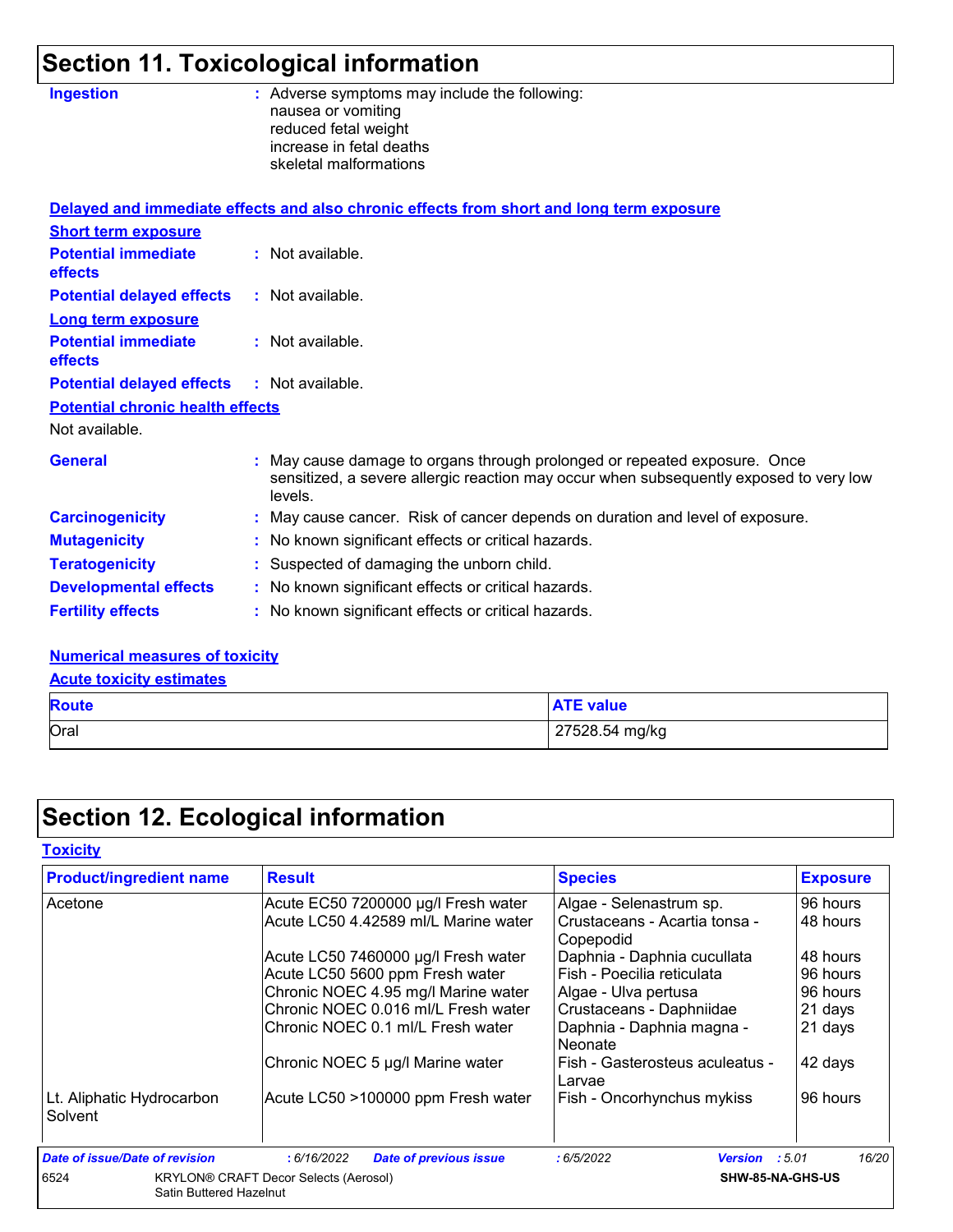### **Section 12. Ecological information**

| Toluene                 | Acute EC50 >433 ppm Marine water      | Algae - Skeletonema costatum      | 96 hours |
|-------------------------|---------------------------------------|-----------------------------------|----------|
|                         | Acute EC50 11600 µg/l Fresh water     | Crustaceans - Gammarus            | 48 hours |
|                         |                                       | pseudolimnaeus - Adult            |          |
|                         | Acute EC50 6000 µg/l Fresh water      | Daphnia - Daphnia magna -         | 48 hours |
|                         |                                       | Juvenile (Fledgling, Hatchling,   |          |
|                         |                                       | Weanling)                         |          |
|                         | Acute LC50 5500 µg/l Fresh water      | Fish - Oncorhynchus kisutch - Fry | 96 hours |
|                         | Chronic NOEC 1000 µg/l Fresh water    | Daphnia - Daphnia magna           | 21 days  |
| <b>Titanium Dioxide</b> | Acute LC50 >1000000 µg/l Marine water | Fish - Fundulus heteroclitus      | 96 hours |
| Xylene, mixed isomers   | Acute LC50 8500 µg/l Marine water     | Crustaceans - Palaemonetes        | 48 hours |
|                         |                                       | pugio                             |          |
|                         | Acute LC50 13400 µg/l Fresh water     | Fish - Pimephales promelas        | 96 hours |
| Methyl Ethyl Ketoxime   | Acute LC50 843000 µg/l Fresh water    | Fish - Pimephales promelas        | 96 hours |
| Ethylbenzene            | Acute EC50 4900 µg/l Marine water     | Algae - Skeletonema costatum      | 72 hours |
|                         | Acute EC50 7700 µg/l Marine water     | Algae - Skeletonema costatum      | 96 hours |
|                         | Acute EC50 6.53 mg/l Marine water     | Crustaceans - Artemia sp. -       | 48 hours |
|                         |                                       | Nauplii                           |          |
|                         | Acute EC50 2.93 mg/l Fresh water      | Daphnia - Daphnia magna -         | 48 hours |
|                         |                                       | Neonate                           |          |
|                         | Acute LC50 4200 µg/l Fresh water      | Fish - Oncorhynchus mykiss        | 96 hours |

#### **Persistence and degradability**

| <b>Product/ingredient name</b> | <b>Aquatic half-life</b> | <b>Photolysis</b> | Biodegradability |
|--------------------------------|--------------------------|-------------------|------------------|
| Acetone                        |                          |                   | Readily          |
| Toluene                        |                          |                   | Readily          |
| Xylene, mixed isomers          |                          |                   | Readily          |
| l Ethvlbenzene                 |                          |                   | Readily          |

#### **Bioaccumulative potential**

| <b>Product/ingredient name</b> | $LogP_{ow}$ | <b>BCF</b>  | <b>Potential</b> |
|--------------------------------|-------------|-------------|------------------|
| Lt. Aliphatic Hydrocarbon      |             | 10 to 2500  | high             |
| Solvent                        |             |             |                  |
| Toluene                        |             | 90          | low              |
| Xylene, mixed isomers          |             | 8.1 to 25.9 | low              |
| Methyl Ethyl Ketoxime          |             | 2.5 to 5.8  | low              |

#### **Mobility in soil**

**Soil/water partition coefficient (KOC)**

**:** Not available.

**Other adverse effects** : No known significant effects or critical hazards.

### **Section 13. Disposal considerations**

**Disposal methods :**

The generation of waste should be avoided or minimized wherever possible. Disposal of this product, solutions and any by-products should at all times comply with the requirements of environmental protection and waste disposal legislation and any regional local authority requirements. Dispose of surplus and non-recyclable products via a licensed waste disposal contractor. Waste should not be disposed of untreated to the sewer unless fully compliant with the requirements of all authorities with jurisdiction. Waste packaging should be recycled. Incineration or landfill should only be considered when recycling is not feasible. This material and its container must be disposed of in a safe way. Empty containers or liners may retain some product residues. Do not puncture or incinerate container.

| Date of issue/Date of revision |                                                                  | : 6/16/2022 | <b>Date of previous issue</b> | : 6/5/2022 | <b>Version</b> : 5.01 |                         | 17/20 |
|--------------------------------|------------------------------------------------------------------|-------------|-------------------------------|------------|-----------------------|-------------------------|-------|
| 6524                           | KRYLON® CRAFT Decor Selects (Aerosol)<br>Satin Buttered Hazelnut |             |                               |            |                       | <b>SHW-85-NA-GHS-US</b> |       |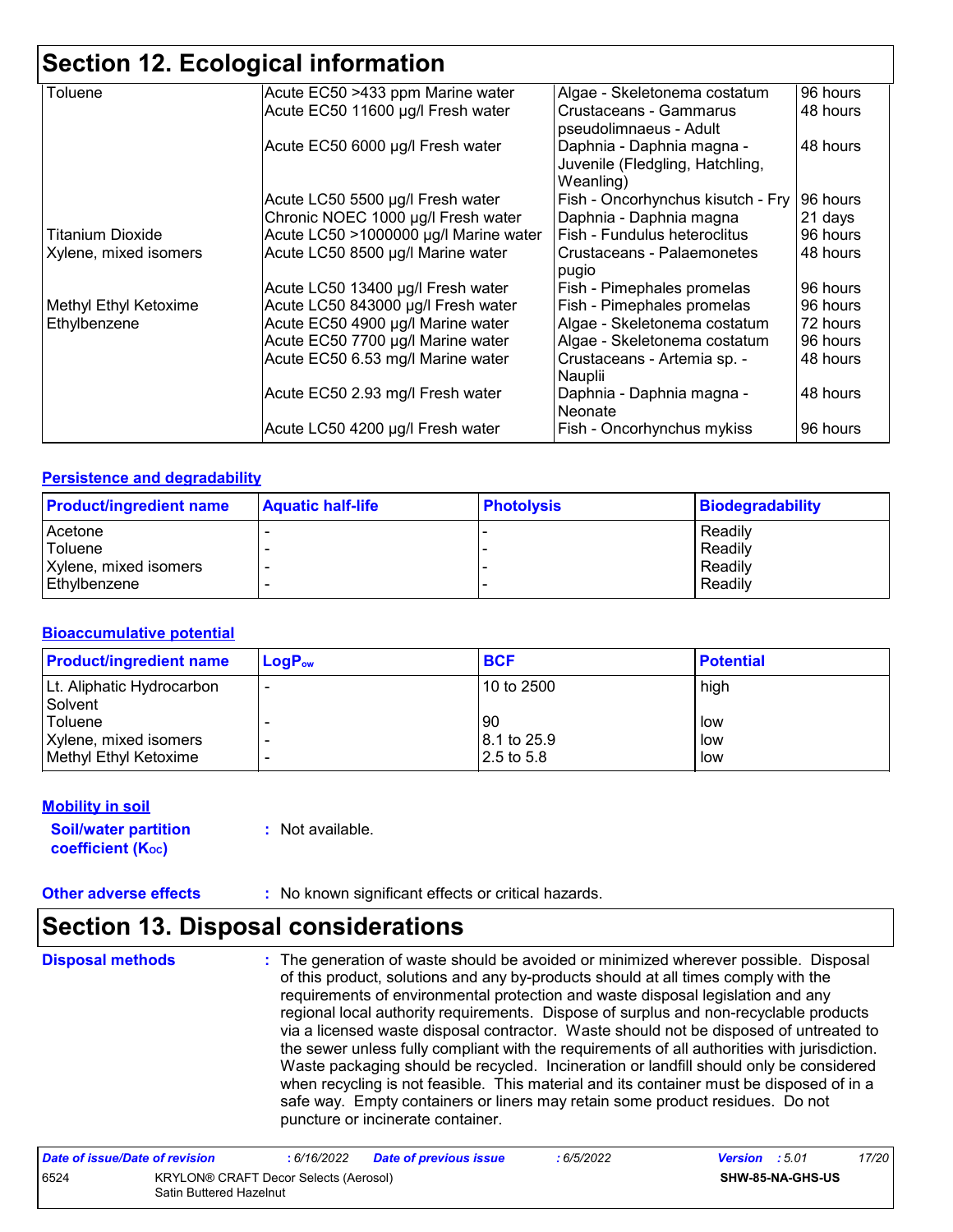### **Section 14. Transport information**

|                                                          | <b>DOT</b><br><b>Classification</b>                                                                             | <b>TDG</b><br><b>Classification</b>                                                                                                                                                                                                                                                                                                                                                                                                                                                                                                                                                                                                                                                 | <b>Mexico</b><br><b>Classification</b>                                                                          | <b>IATA</b>                                                                                                     | <b>IMDG</b>                                                                                                     |
|----------------------------------------------------------|-----------------------------------------------------------------------------------------------------------------|-------------------------------------------------------------------------------------------------------------------------------------------------------------------------------------------------------------------------------------------------------------------------------------------------------------------------------------------------------------------------------------------------------------------------------------------------------------------------------------------------------------------------------------------------------------------------------------------------------------------------------------------------------------------------------------|-----------------------------------------------------------------------------------------------------------------|-----------------------------------------------------------------------------------------------------------------|-----------------------------------------------------------------------------------------------------------------|
| <b>UN number</b>                                         | <b>UN1950</b>                                                                                                   | <b>UN1950</b>                                                                                                                                                                                                                                                                                                                                                                                                                                                                                                                                                                                                                                                                       | <b>UN1950</b>                                                                                                   | <b>UN1950</b>                                                                                                   | <b>UN1950</b>                                                                                                   |
| <b>UN proper</b><br>shipping name                        | <b>AEROSOLS</b>                                                                                                 | <b>AEROSOLS</b>                                                                                                                                                                                                                                                                                                                                                                                                                                                                                                                                                                                                                                                                     | <b>AEROSOLS</b>                                                                                                 | AEROSOLS,<br>flammable                                                                                          | <b>AEROSOLS</b>                                                                                                 |
| <b>Transport</b>                                         | 2.1                                                                                                             | 2.1                                                                                                                                                                                                                                                                                                                                                                                                                                                                                                                                                                                                                                                                                 | 2.1                                                                                                             | 2.1                                                                                                             | 2.1                                                                                                             |
| hazard class(es)                                         |                                                                                                                 |                                                                                                                                                                                                                                                                                                                                                                                                                                                                                                                                                                                                                                                                                     |                                                                                                                 |                                                                                                                 |                                                                                                                 |
| <b>Packing group</b>                                     |                                                                                                                 |                                                                                                                                                                                                                                                                                                                                                                                                                                                                                                                                                                                                                                                                                     |                                                                                                                 |                                                                                                                 |                                                                                                                 |
| <b>Environmental</b><br>hazards                          | No.                                                                                                             | No.                                                                                                                                                                                                                                                                                                                                                                                                                                                                                                                                                                                                                                                                                 | No.                                                                                                             | No.                                                                                                             | No.                                                                                                             |
| <b>Additional</b><br>information                         | Dependent upon<br>container size, this<br>product may ship under<br>the Limited Quantity<br>shipping exception. | Product classified<br>as per the<br>following sections<br>of the<br>Transportation of<br>Dangerous Goods<br>Regulations:<br>2.13-2.17 (Class<br>2).<br>Dependent upon<br>container size, this<br>product may ship under<br>the Limited Quantity<br>shipping exception.                                                                                                                                                                                                                                                                                                                                                                                                              | Dependent upon<br>container size, this<br>product may ship under<br>the Limited Quantity<br>shipping exception. | Dependent upon<br>container size, this<br>product may ship under<br>the Limited Quantity<br>shipping exception. | Dependent upon<br>container size, this<br>product may ship under<br>the Limited Quantity<br>shipping exception. |
| <b>Special precautions for user :</b>                    |                                                                                                                 | Multi-modal shipping descriptions are provided for informational purposes and do not<br>consider container sizes. The presence of a shipping description for a particular<br>mode of transport (sea, air, etc.), does not indicate that the product is packaged<br>suitably for that mode of transport. All packaging must be reviewed for suitability<br>prior to shipment, and compliance with the applicable regulations is the sole<br>responsibility of the person offering the product for transport. People loading and<br>unloading dangerous goods must be trained on all of the risks deriving from the<br>substances and on all actions in case of emergency situations. |                                                                                                                 |                                                                                                                 |                                                                                                                 |
| <b>Transport in bulk according</b><br>to IMO instruments | : Not available.                                                                                                |                                                                                                                                                                                                                                                                                                                                                                                                                                                                                                                                                                                                                                                                                     |                                                                                                                 |                                                                                                                 |                                                                                                                 |
|                                                          |                                                                                                                 | <b>Proper shipping name</b>                                                                                                                                                                                                                                                                                                                                                                                                                                                                                                                                                                                                                                                         | : Not available.                                                                                                |                                                                                                                 |                                                                                                                 |

## **Section 15. Regulatory information**

#### **SARA 313**

SARA 313 (40 CFR 372.45) supplier notification can be found on the Environmental Data Sheet.

#### **California Prop. 65**

WARNING: This product contains chemicals known to the State of California to cause cancer and birth defects or other reproductive harm.

#### **International regulations**

| Dale of Issue/Dale of Fevision. |                                              | 50/10/2022 | - Dal |
|---------------------------------|----------------------------------------------|------------|-------|
| 6524                            | <b>KRYLON® CRAFT Decor Selects (Aerosol)</b> |            |       |
|                                 | <b>Satin Buttered Hazelnut</b>               |            |       |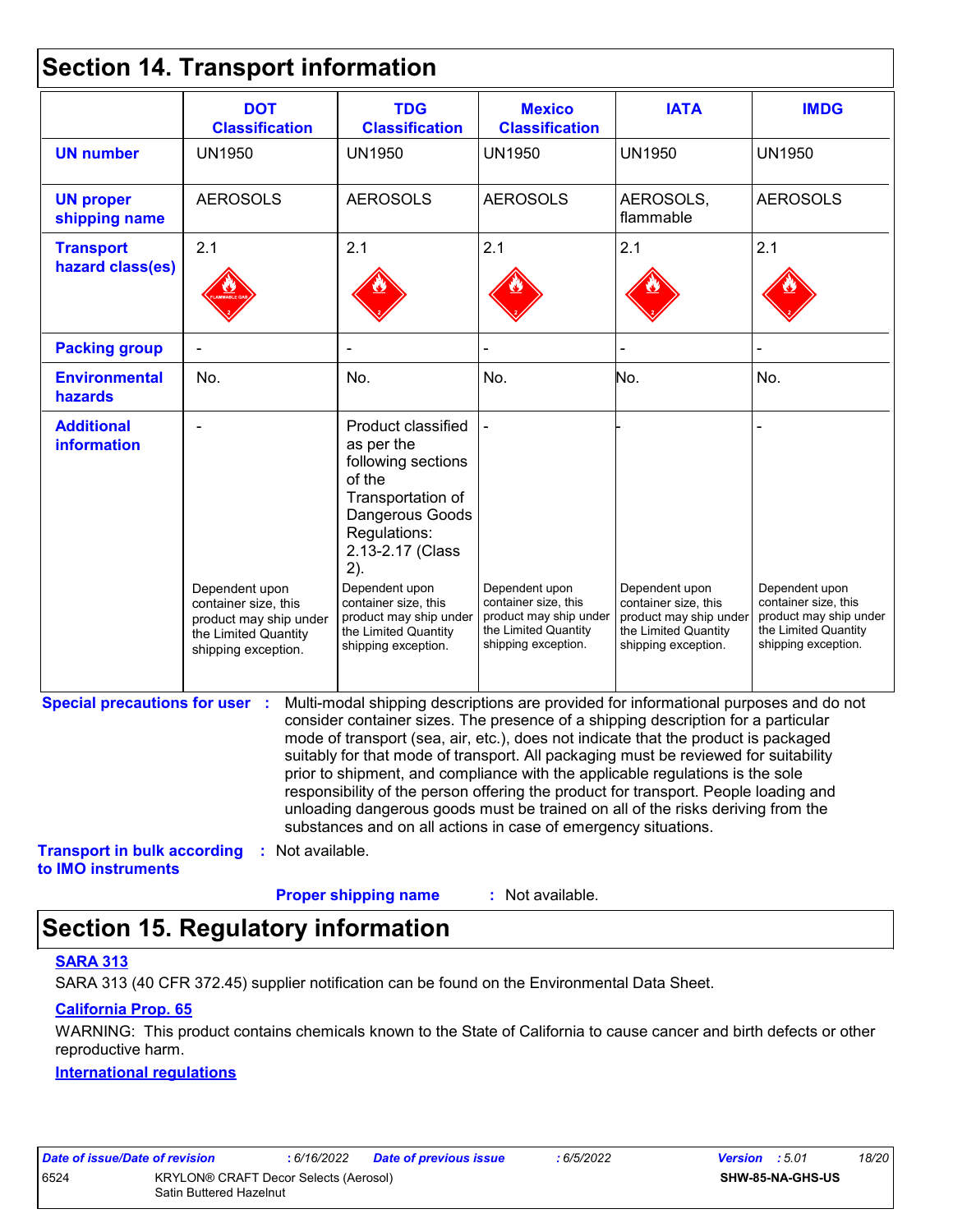### **Section 15. Regulatory information**

| <b>International lists</b> | : Australia inventory (AIIC): Not determined.                |
|----------------------------|--------------------------------------------------------------|
|                            | China inventory (IECSC): Not determined.                     |
|                            | Japan inventory (CSCL): Not determined.                      |
|                            | Japan inventory (ISHL): Not determined.                      |
|                            | Korea inventory (KECI): Not determined.                      |
|                            | New Zealand Inventory of Chemicals (NZIoC): Not determined.  |
|                            | Philippines inventory (PICCS): Not determined.               |
|                            | Taiwan Chemical Substances Inventory (TCSI): Not determined. |
|                            | Thailand inventory: Not determined.                          |
|                            | Turkey inventory: Not determined.                            |
|                            | Vietnam inventory: Not determined.                           |

### **Section 16. Other information**

**Hazardous Material Information System (U.S.A.)**

| <b>Health</b>           |  | ર |
|-------------------------|--|---|
| <b>Flammability</b>     |  |   |
| <b>Physical hazards</b> |  | 3 |
|                         |  |   |

**The customer is responsible for determining the PPE code for this material. For more information on HMIS® Personal Protective Equipment (PPE) codes, consult the HMIS® Implementation Manual.**

**Caution: HMIS® ratings are based on a 0-4 rating scale, with 0 representing minimal hazards or risks, and 4 representing significant hazards or risks. Although HMIS® ratings and the associated label are not required on SDSs or products leaving a facility under 29 CFR 1910.1200, the preparer may choose to provide them. HMIS® ratings are to be used with a fully implemented HMIS® program. HMIS® is a registered trademark and service mark of the American Coatings Association, Inc.**

**Procedure used to derive the classification**

| <b>Classification</b>                                                 | <b>Justification</b>  |
|-----------------------------------------------------------------------|-----------------------|
| <b>FLAMMABLE AEROSOLS - Category 1</b>                                | On basis of test data |
| GASES UNDER PRESSURE - Compressed gas                                 | Calculation method    |
| SKIN CORROSION/IRRITATION - Category 2                                | Calculation method    |
| SERIOUS EYE DAMAGE/ EYE IRRITATION - Category 2A                      | Calculation method    |
| <b>SKIN SENSITIZATION - Category 1</b>                                | Calculation method    |
| CARCINOGENICITY - Category 1A                                         | Calculation method    |
| <b>TOXIC TO REPRODUCTION - Category 2</b>                             | Calculation method    |
| SPECIFIC TARGET ORGAN TOXICITY (SINGLE EXPOSURE) (Respiratory tract   | Calculation method    |
| irritation) - Category 3                                              |                       |
| SPECIFIC TARGET ORGAN TOXICITY (SINGLE EXPOSURE) (Narcotic effects) - | Calculation method    |
| Category 3                                                            |                       |
| SPECIFIC TARGET ORGAN TOXICITY (REPEATED EXPOSURE) - Category 2       | Calculation method    |
| <b>ASPIRATION HAZARD - Category 1</b>                                 | Calculation method    |

**History**

| <b>Date of printing</b>           | : 6/16/2022 |
|-----------------------------------|-------------|
| Date of issue/Date of<br>revision | : 6/16/2022 |
| Date of previous issue            | : 6/5/2022  |
| Version                           | : 5.01      |